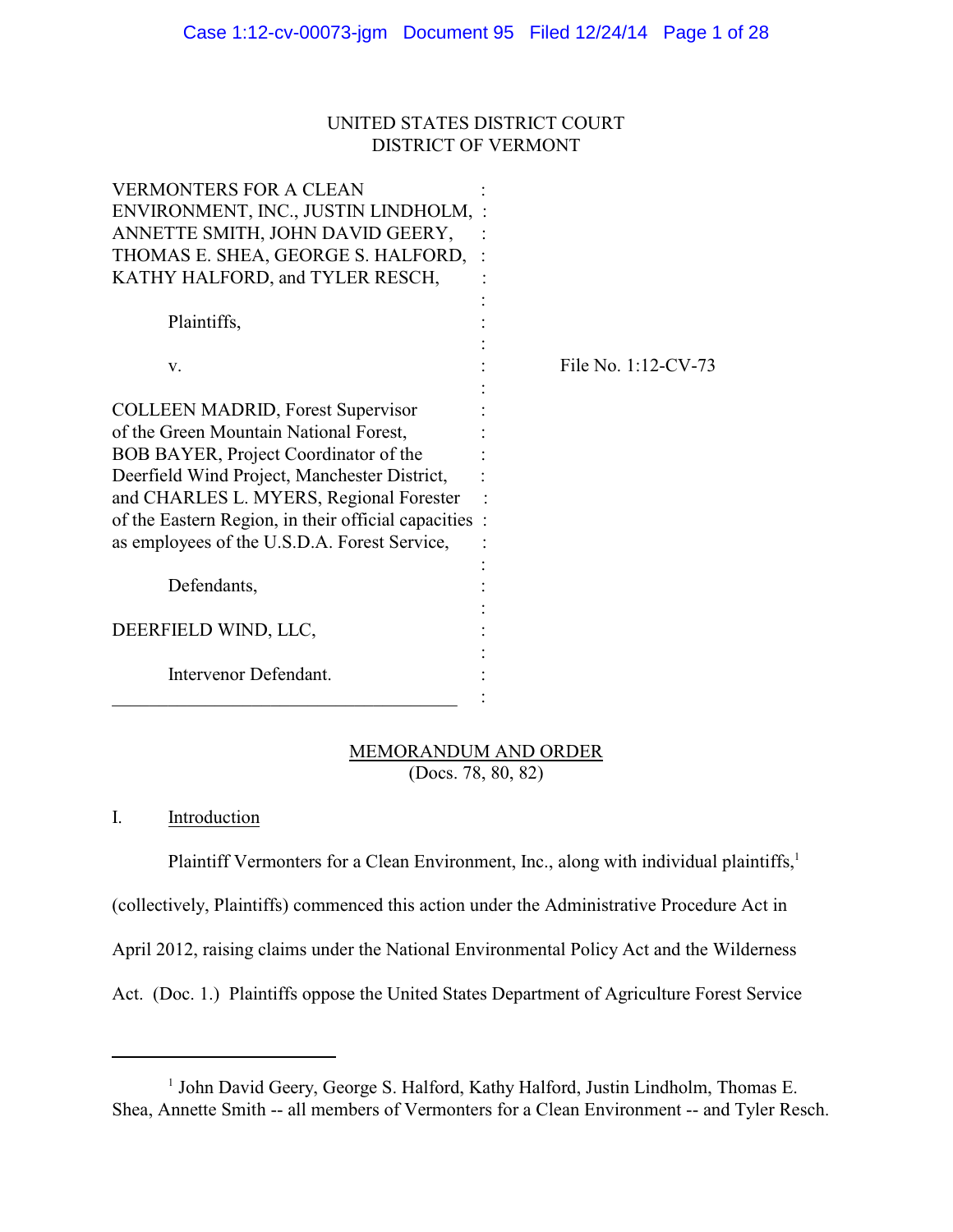#### Case 1:12-cv-00073-jgm Document 95 Filed 12/24/14 Page 2 of 28

(the "Forest Service") decision to issue a special use permit to Deerfield Wind, LLC for the occupancy and use of an area of the Green Mountain National Forest in southern Vermont near the George D. Aiken Wilderness (Aiken or "Aiken Wilderness") where Deerfield Wind plans to construct a wind farm. They seek an injunction prohibiting the Forest Service from issuing a special use permit to Deerfield Wind, LLC or a remand to the Forest Service for further environmental study. (Doc. 71 (Am. Compl.).)

In November 2013, Plaintiffs filed an amended motion for summary judgment.<sup>2</sup> (Doc. 78.) Defendants Colleen Madrid, Forest Supervisor of the Green Mountain National Forest, Bob Bayer, Project Coordinator of the Deerfield Wind Project, and Kathleen Atkinson, Regional Forester of the Eastern Region, in their capacities as employees of the Forest Service (collectively, Defendants), oppose the motion and have filed a cross-motion for judgment. (Doc. 80.) Intervenor-Defendant Deerfield Wind, LLC has also filed a cross-motion for judgment on the administrative record. (Doc. 82.) The motions are fully briefed and the Court heard oral argument on July 23, 2014. Because the Forest Service's decision was not "arbitrary, capricious, an abuse of discretion, or otherwise not in accordance with law," 5 U.S.C. § 706(2)(A), the Court denies Plaintiffs' motion, grants Defendants' motion, and denies as moot Intervenor-Defendant's motion.

# II. Background

Plaintiffs challenge the Forest Service Record of Decision (ROD) authorizing issuance of a special use permit for use of the Green Mountain National Forest (GMNF) for the installation of a utility-scale wind turbine facility. Deerfield Wind, LLC originally submitted a proposal for

 $2^2$  The Court construes the motion as a motion for judgment on the administrative record.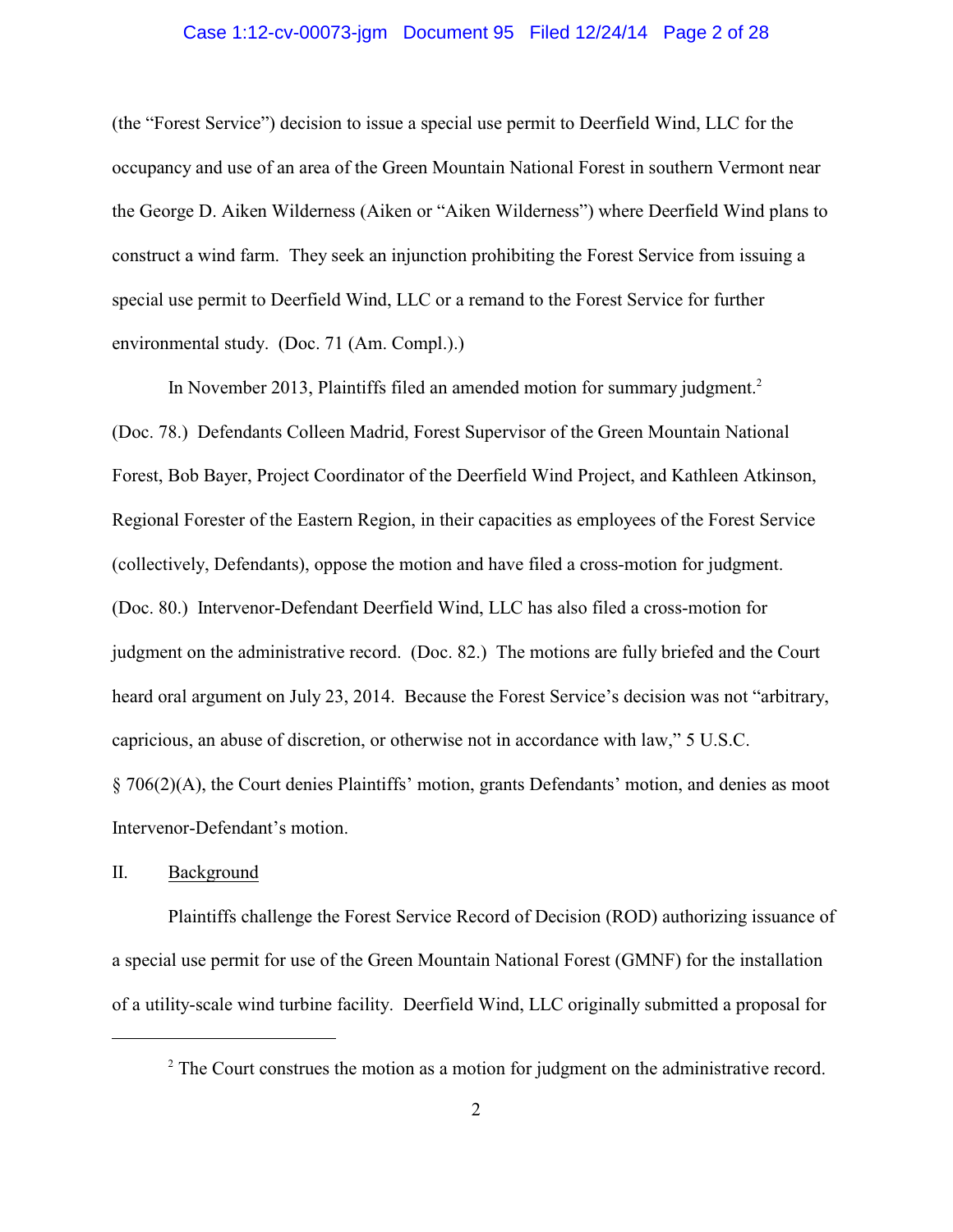#### Case 1:12-cv-00073-jgm Document 95 Filed 12/24/14 Page 3 of 28

land use authorization to construct and operate a wind energy facility consisting of twenty to thirty wind turbine generators on GMNF land in March 2004. As required, Deerfield Wind also submitted an application to the Vermont Public Service Board (PSB). The project was refined and Deerfield Wind proposed to build seventeen 2.0 megawatt (MW) wind turbine generators, seven to be placed on the east side of Route 8 -- on the same ridgeline as an existing wind facility in Searsburg<sup>3</sup> -- and ten on a separate ridgeline on the west side of Route 8 (the "proposed action" or "proposed project").

The Forest Service completed a draft environmental impact statement (EIS) in September 2008, a supplemental draft EIS in December 2010, and a Final EIS (FEIS) (Administrative Record (AR) 03C.00490-03C.00985<sup>4</sup>) and the ROD (AR 03D.00001-03D.00071) in January 2012. Forest Service Supervisor Colleen Madrid's ROD approved an alternative to the proposed project consisting of fifteen turbines, seven on the ridgeline east of Route 8 and eight on the ridgeline west of Route 8. Following the ROD, the Forest Service issued supplemental information reports (SIR) on night lighting of the wind turbine towers (AR 03D.00089- 03D.00091 (SIR (April 2012))), bat mortality estimates caused by white-nose syndrome (AR 03D.00108-03D.00111(SIR (June 2012))), and turbine blade length (AR 18F.00061- 18F.00090 (SIR (July 2013))).

Plaintiffs seek wide-ranging declaratory and injunctive relief, requesting the Court permanently enjoin construction of the project and prohibit the Forest Service from issuing a

<sup>&</sup>lt;sup>3</sup> The existing Searsburg facility consists of eleven 198-foot wind turbine generators, in place since 1997, with a combined electric generating capacity of six megawatts. FEIS at 10, 12.

<sup>&</sup>lt;sup>4</sup> The appendices to the FEIS are in the Administrative Record beginning at 03C.00001.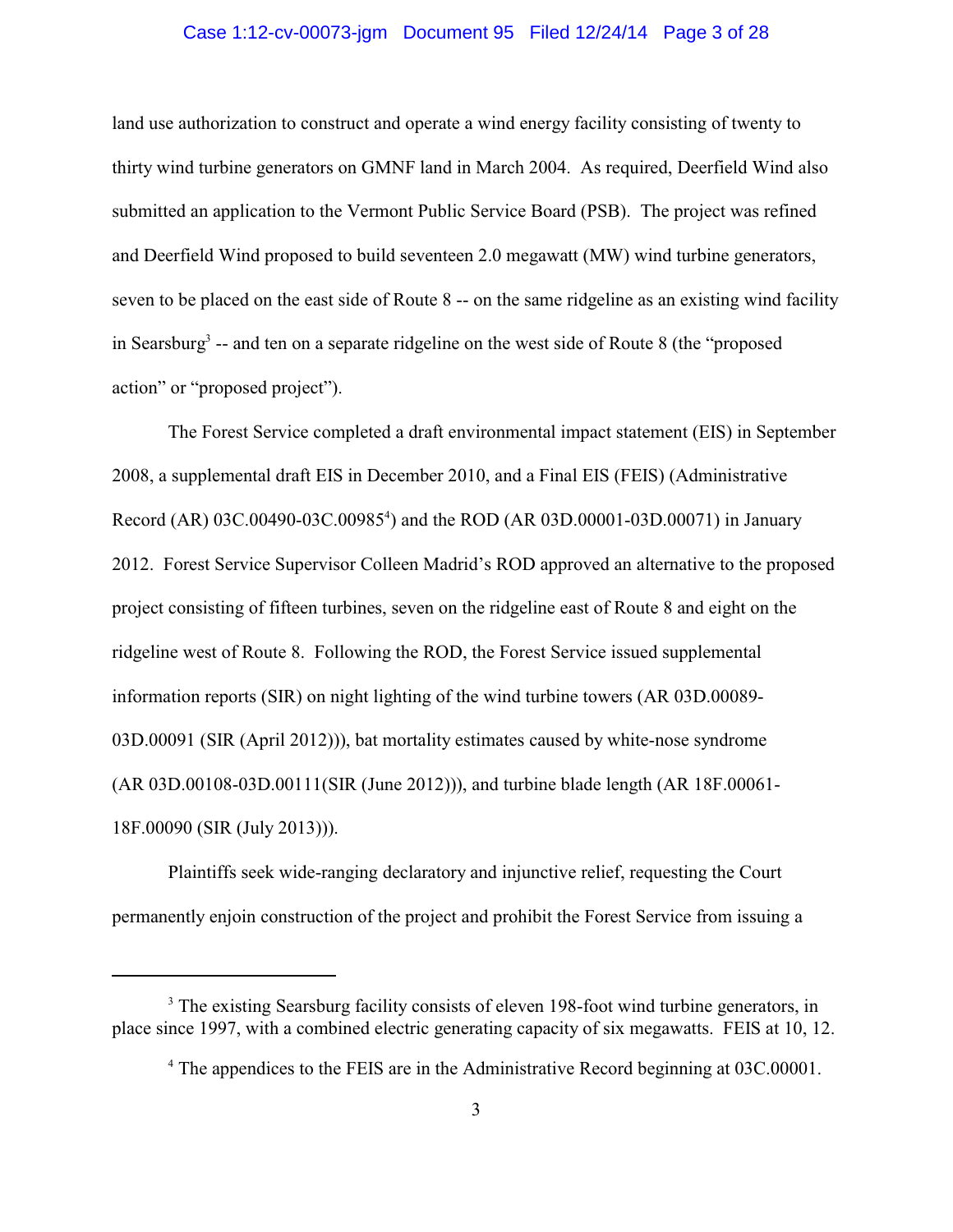#### Case 1:12-cv-00073-jgm Document 95 Filed 12/24/14 Page 4 of 28

special use permit or, in the alternative, to enjoin construction of the project and prohibit the Forest Service from issuing a special use permit until further environmental study upon remand to the Forest Service. Plaintiffs contend the Forest Service has violated the National Environmental Policy Act and the Wilderness Act. The Court considers Plaintiffs' multiple arguments below.

## III. Standard of Review

Because the National Environmental Policy Act (NEPA) and the Wilderness Act do not provide for a private right of action, the Administrative Procedure Act (APA), 5 U.S.C. §§ 701- 706, provides for judicial review of challenges to final agency action. Brodsky v. U.S. Nuclear Regulatory Comm'n, 704 F.3d 113, 119 (2d Cir. 2013) (NEPA); Wyoming v. U.S. Dep't of Agric., 661 F.3d 1209, 1226 (10th Cir. 2011) (Wilderness Act). Under the APA, the Court may set aside an agency's decision only if it is "found to be arbitrary, capricious, an abuse of discretion, or otherwise not in accordance with law, . . . [or] without observance of procedure required by law." 5 U.S.C. § 706(2)(A), (D). Under this deferential standard of review, the Court "cannot substitute [its] judgment for that of the agency." Natural Res. Def. Council v. FAA, 564 F.3d 549, 555 (2d Cir. 2009). Nevertheless, the Court's "inquiry must be searching and careful." Id. (internal quotation marks and citations omitted). The agency must have "examine[d] the relevant data and articulate[d] a satisfactory explanation for its action," Motor Vehicle Mfrs. Ass'n of U.S., Inc. v. State Farm Mut. Auto. Ins. Co., 463 U.S. 29, 43 (1983), and its decision must reveal a "rational connection between the facts found and the choice made." Id. (internal quotation marks and citation omitted). Plaintiffs bear the burden of showing that the agency action was arbitrary or capricious. Kleppe v. Sierra Club, 427 U.S. 390, 412 (1976).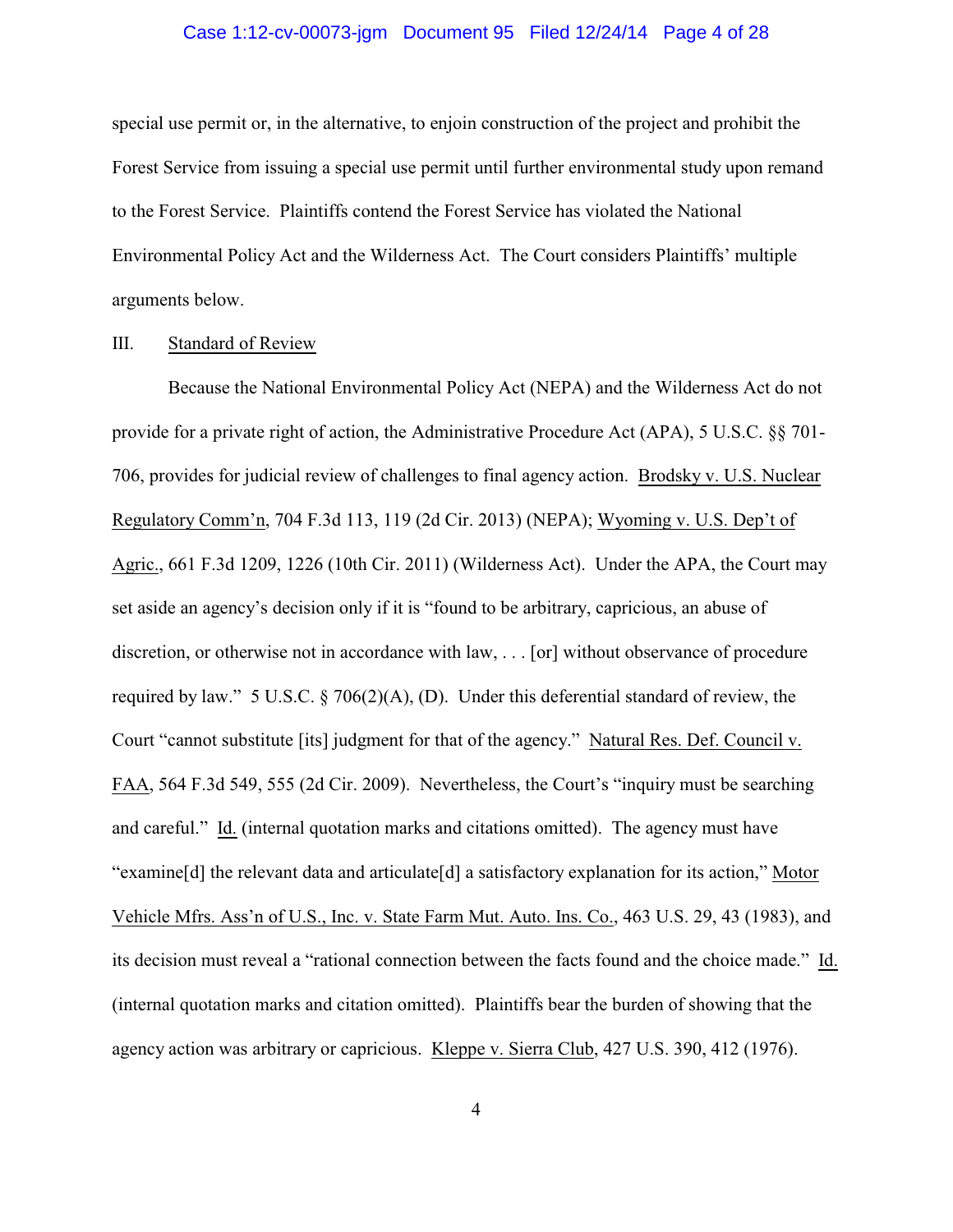#### Case 1:12-cv-00073-jgm Document 95 Filed 12/24/14 Page 5 of 28

"Generally, a court reviewing an agency decision is confined to the administrative record compiled by that agency when it made the decision." Nat'l Audubon Soc'y v. Hoffman, 132 F.3d 7, 14 (2d Cir. 1997) (citing Fl. Power & Light Co. v. Lorion, 470 U.S. 729, 743-44 (1973)). The Court previously declined Plaintiffs' invitation to consider extra-record materials. See Doc. 44. Accordingly, the scope of the evidence upon which the pending motions will be decided is the administrative record (AR) compiled by the agency.

## IV. Discussion

#### A. NEPA

The National Environmental Policy Act (NEPA), 42 U.S.C. §§ 4321-4347, a procedural statute, is designed to "encourage productive and enjoyable harmony between man and his environment . . . [and to] prevent or eliminate damage to the environment." 42 U.S.C. § 4321. It requires an agency prepare an environmental impact statement before authorizing action "significantly affecting the quality of the human environment." 42 U.S.C. § 4332(2)(C). An EIS must "provide full and fair discussion of significant environmental impacts and . . . inform decision makers and the public of the reasonable alternatives which would avoid or minimize adverse impacts or enhance the quality of the human environment." 40 C.F.R. § 1502.1; see 42 U.S.C. § 4332(2)(C). The "human environment" encompasses "aesthetic, historic, cultural, [and] economic" considerations in addition to "ecological" concerns. 40 C.F.R.  $§ 1508.8(b).$ 

NEPA mandates a process rather than a particular result: "[It] does not command an agency to favor any particular course of action, but rather requires the agency to withhold its decision to proceed with an action until it has taken a 'hard look' at the environmental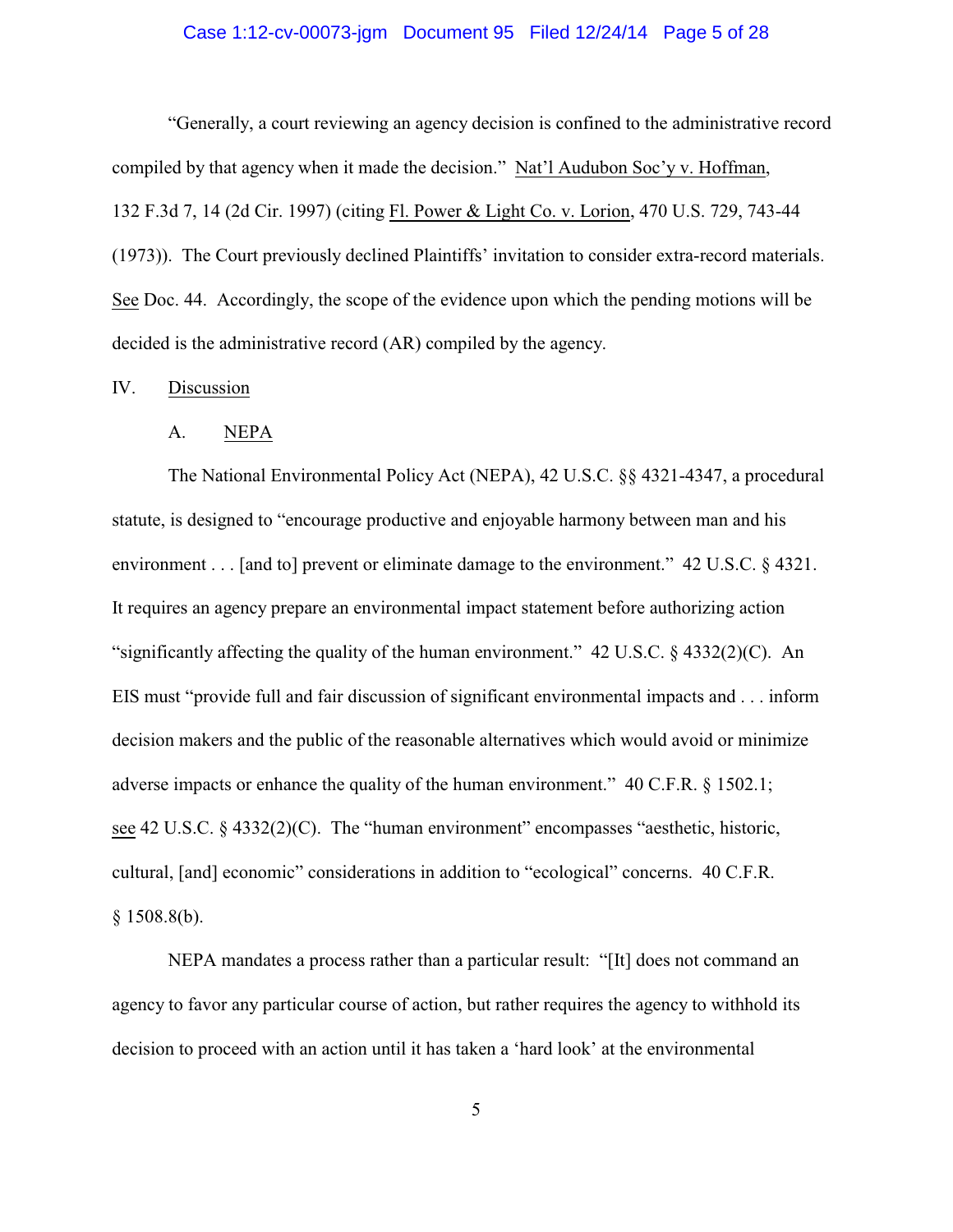#### Case 1:12-cv-00073-jgm Document 95 Filed 12/24/14 Page 6 of 28

consequences." Stewart Park & Reserve Coal., Inc. v. Slater, 352 F.3d 545, 557 (2d Cir. 2003). NEPA does not constrain an agency from deciding "other values outweigh [] environmental costs" so long as "the adverse environmental effects of the proposed action are adequately identified and evaluated." Robertson v. Methow Valley Citizens Council, 490 U.S. 332, 350 (1989). "The court's role is to ensure that NEPA's procedural requirements have been satisfied, not to 'interject itself within the area of discretion of the executive as to the choice of the action to be taken.'" Fund for Animals v. Kempthorne, 538 F.3d 124, 137 (2d Cir. 2008) (quoting Kleppe, 427 U.S. at 410 n.21). Thus, the Court's review must "focus<sup>[]</sup> primarily on the procedural regularity of the decision, rather than on its substance." Brodsky, 704 F.3d at 118-19 (internal quotation marks and citation omitted). An EIS is not "inadequate if the agency has made an adequate compilation of relevant information, has analyzed it reasonably, has not ignored pertinent information, and has made disclosures to the public." Sierra Club v. U.S. Army Corps of Eng'rs, 701 F.2d 1011, 1029 (2d Cir. 1983).

Plaintiffs argue the Forest Service "has failed to study adequately or fully disclose the harm to the environment the project would cause." (Doc. 78-1 at 1.) They raise five specific claims alleging Defendants violated NEPA, including: (1) bias and conflict of interest; (2) impacts on the George D. Aiken Wilderness; (3) purpose, need and range of alternatives; (4) blasting impacts; and (5) impacts on bats. See Am. Compl. (Counts 2-6).

# 1. Bias and Conflict of Interest

Plaintiffs argue Defendants violated 40 C.F.R. § 1506.5(c) by selecting John Hecklau of EDR Companies to draft the EIS because of his concurrent work for the parent company of Deerfield Wind, LLC and because the developer paid for his services. (Am. Compl. at 16-17;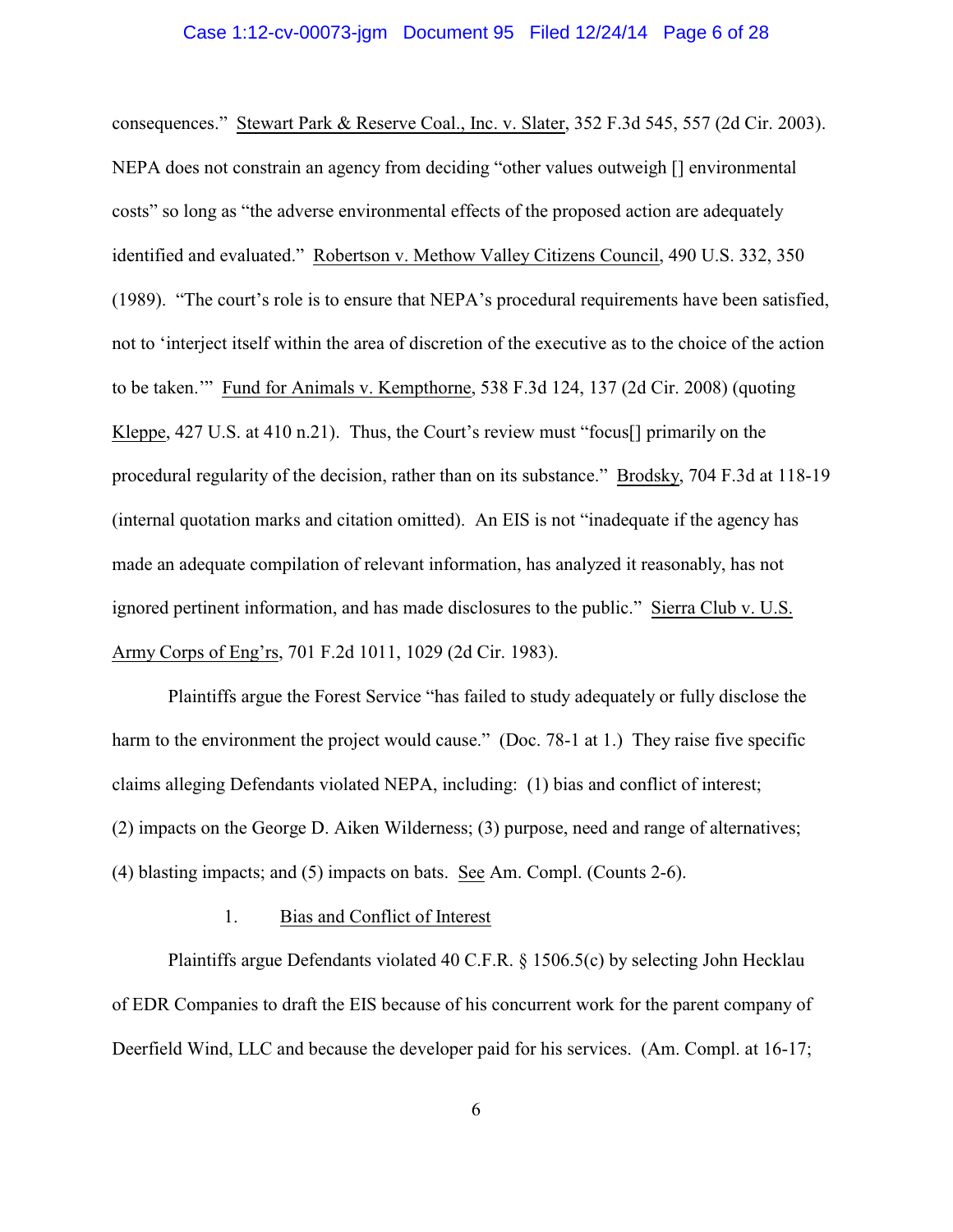#### Case 1:12-cv-00073-jgm Document 95 Filed 12/24/14 Page 7 of 28

Doc. 78-1 at 25-28; Doc. 83 at 26-30.) Defendants disagree. (Doc. 80-1 at 54-60.) Section 1506.5(c) provides an EIS "prepared pursuant to the requirements of NEPA shall be prepared directly by or by a contractor selected by the lead agency." 40 C.F.R. § 1506.5(c). EDR Companies was selected by the Forest Service -- the lead agency -- to prepare the EIS. AR 01A.00077. The regulation further states "the intent" is:

that the contractor be chosen solely by the lead agency . . . to avoid any conflict of interest. Contractors shall execute a disclosure statement prepared by the lead agency . . . specifying that they have no financial or other interest in the outcome of the project. If the document is prepared by contract, the responsible Federal official shall furnish guidance and participate in the preparation and shall independently evaluate the statement prior to its approval and take responsibility for its scope and contents.

40 C.F.R. § 1506.5(c). Section 1506.5(a) expressly contemplates that an agency may "use the information submitted by the applicant" in an EIS so long as the agency independently evaluates and is responsible for the accuracy of the information. 40 C.F.R. § 1506.5(a). The regulation specifically states it is intended "that acceptable work not be redone, but that it be verified by the agency."<sup>5</sup>  $\underline{Id}$ .

The ultimate question for a court determining if a requirement of 40 C.F.R. § 1506.5(c) has been breached is "whether the alleged breach compromised the objectivity and integrity of the NEPA process." Ass'ns Working for Aurora's Residential Env't v. Colo. Dep't of Transp., 153 F.3d 1122, 1129 (10th Cir. 1998) (internal quotation marks and citation omitted). Even where a conflict of interest exists and is known to an agency, an EIS may be upheld if the agency provided oversight to the EIS process. Id.

<sup>&</sup>lt;sup>5</sup> The regulations also state: "[I]t is the [CEQ's] intention that any trivial violation of these regulations not give rise to any independent cause of action." 40 C.F.R. § 1500.3. CEQ is the Council on Environmental Quality.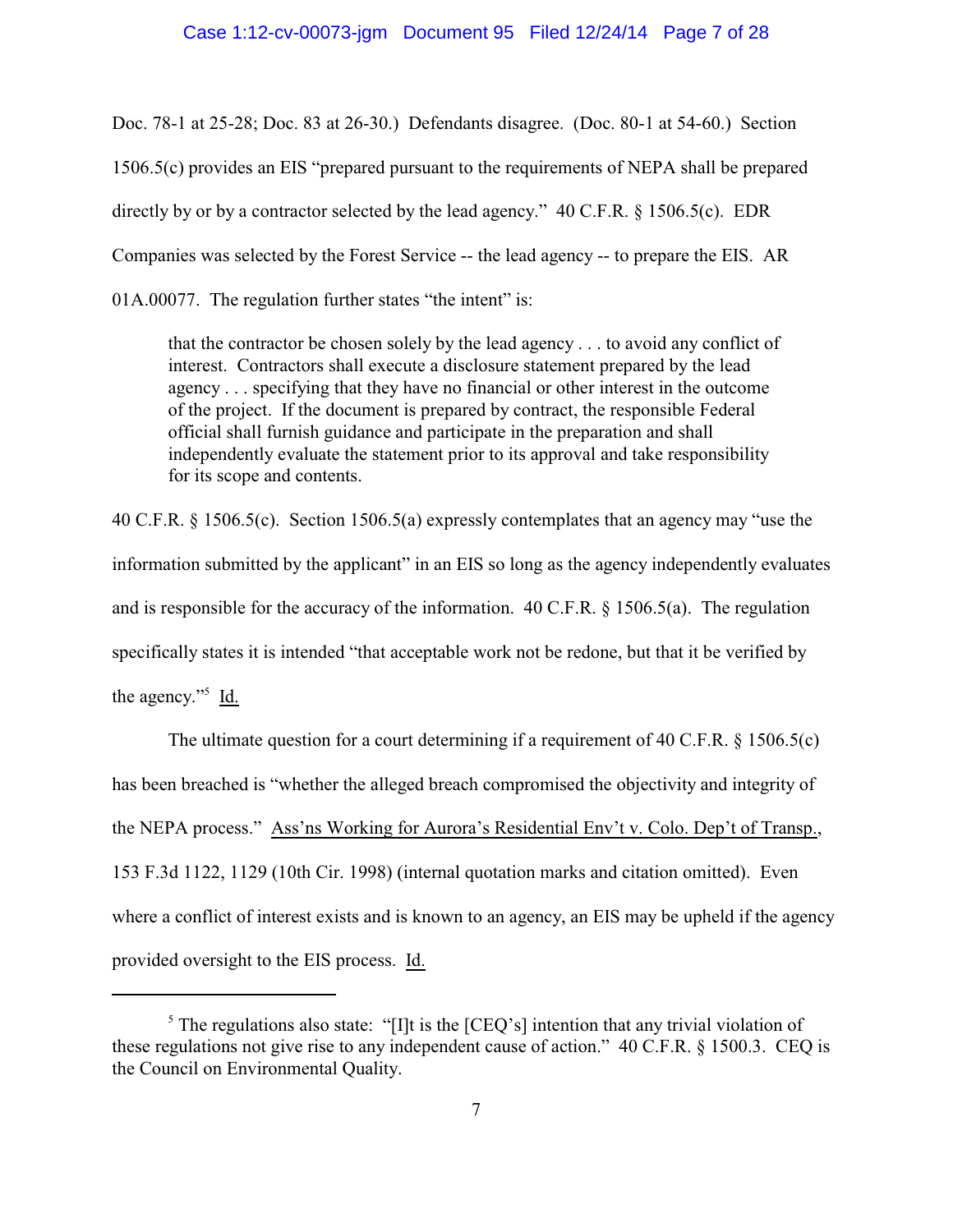#### Case 1:12-cv-00073-jgm Document 95 Filed 12/24/14 Page 8 of 28

Whether a contractor has a conflict of interest or not rests on the definition of "financial or other interest" in §1506.5(c). Ass'ns Working for Aurora's Residential Env't, 153 F.3d at 1127. The Council on Environmental Quality (CEQ) has "instructed that, absent an agreement to perform construction on the proposed project or actual ownership of the construction site, it is 'doubtful that an inherent conflict of interest will exist' unless 'the contract for EIS preparation . . . contain[s] . . . incentive clauses or guarantees of any future work on the project.'" Id. (citing Guidance Regarding NEPA Regulations, 48 Fed. Reg. 34,263, 34,266 (Council on Envtl. Quality 1983)).

Plaintiffs have not alleged any agreement to perform construction, actual ownership of the construction site, or incentive clauses or guarantees of future work on the project. Accordingly, the Court finds neither EDR Companies nor Mr. Hecklau had an inherent conflict of interest.

Notwithstanding the lack of a conflict of interest, the Forest Service, as required by 40 C.F.R. § 1506.5(a), independently evaluated and took responsibility for the accuracy of the information "developed and prepared" by EDR Companies and Mr. Hecklau. FEIS 450-52. Therefore, even if EDR Companies or Mr. Hecklau had a conflict of interest, the Forest Service oversaw their work to a sufficient degree that a conflict would not require invalidation of the EIS because the objectivity and integrity of the NEPA process was not compromised.<sup>6</sup> Ass'ns

<sup>&</sup>lt;sup>6</sup> The same can be said of the other consultants' work that Plaintiffs assert was plagiarized in the FEIS. See Doc. 78-1 at 21-23, 26-27; Doc. 83 at 28-30. As noted, section 1506.5(a) specifically states the intent "that acceptable work not be redone, but that it be verified by the agency." 40 C.F.R. § 1506.5(a)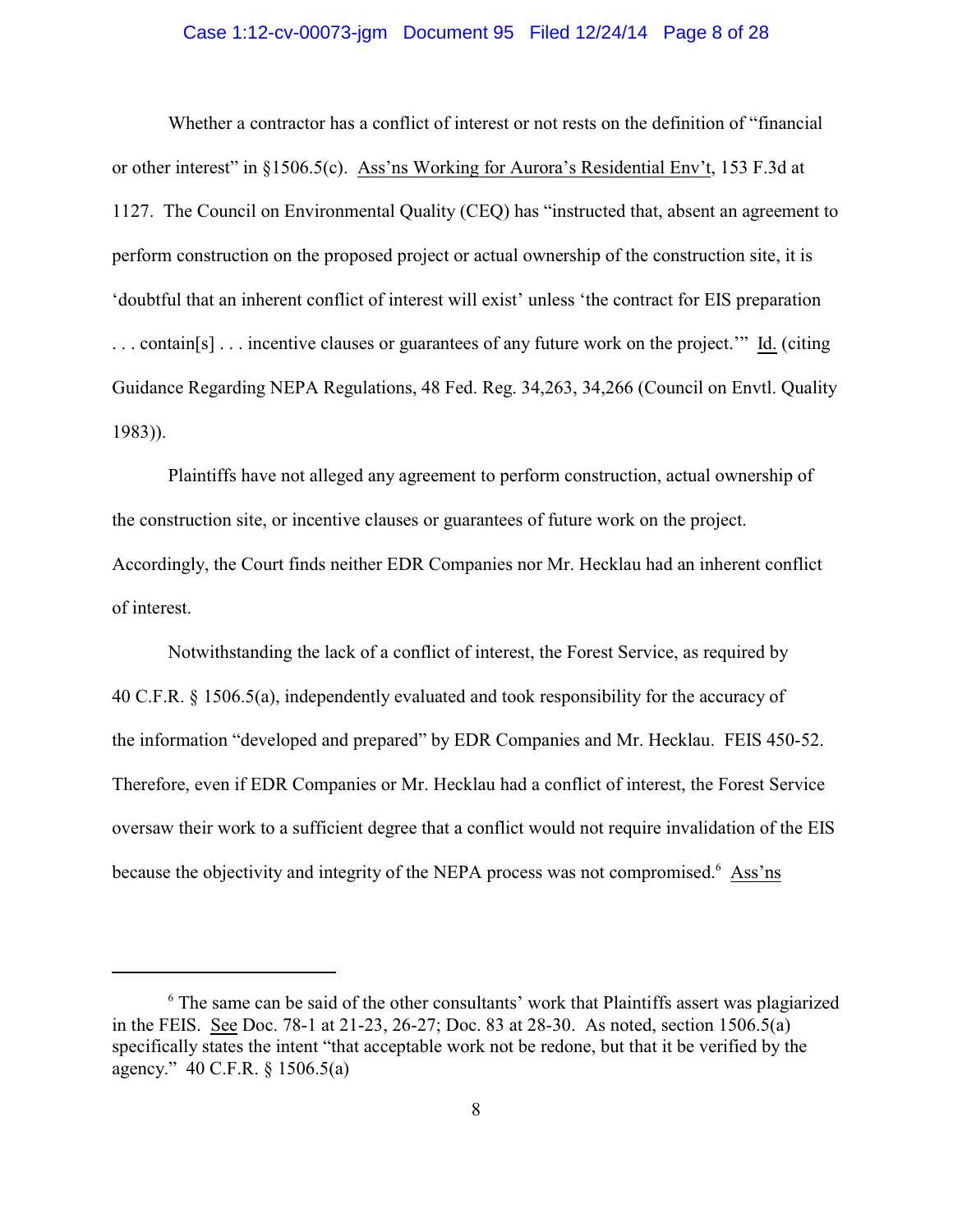#### Case 1:12-cv-00073-jgm Document 95 Filed 12/24/14 Page 9 of 28

Working for Aurora's Residential Env't, 153 F.3d at 1129. Count Two of Plaintiffs' Amended Complaint alleging a violation of NEPA based on bias and conflict of interest is dismissed.

#### 2. Impacts on the George D. Aiken Wilderness

Plaintiffs argue the Forest Service violated NEPA by failing to perform an adequate analysis of impacts to the George D. Aiken Wilderness. (Am. Compl. at 17-19; Doc. 78-1 at 23- 25.) Specifically, Plaintiffs fault the Forest Service's consideration of visual and sound impacts of the Deerfield Wind project on the nearby Aiken Wilderness. Defendants characterize Plaintiffs' argument as suggesting that a violation of the Wilderness Act<sup>7</sup> demonstrates a violation of NEPA. (Doc. 80-1 at 51.) As noted, NEPA requires the Court ascertain whether NEPA's procedural requirements have been satisfied. Here, where an EIS has been prepared, the Court must determine whether the Forest Service has taken the requisite hard look at the issues of visual and sound impacts upon the Aiken Wilderness.

The Record of Decision and FEIS demonstrate noise and visual resource impacts were considered. See ROD at 21-22, 24; FEIS at 27, 96-151. The FEIS acknowledges the concern that the project would adversely affect visual resources as a significant issue and notes the concern the project would adversely affect solitude. The ROD specifically discusses views of the project from the Aiken Wilderness. ROD at 22. The FEIS includes the Aiken Wilderness in the definition of the "affected environment" studied for noise impacts, including direct and indirect impacts of construction and operation of the project. FEIS at 96. An additional appendix was added in response to public comments addressing potential health effects of turbine noise. Id.

<sup>7</sup> Plaintiffs' claim that the Forest Service violated the Wilderness Act is addressed below. See infra Part IV.B.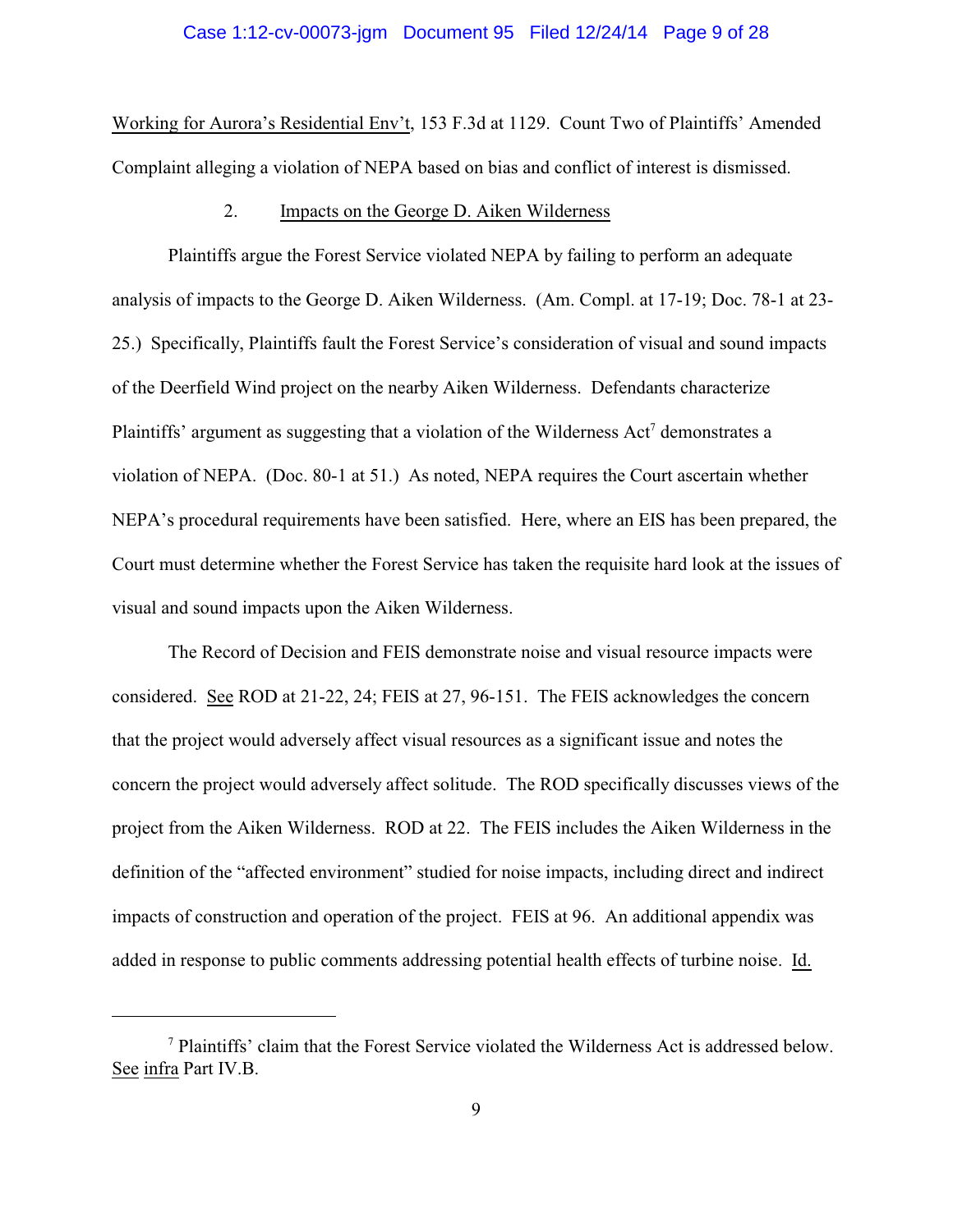#### Case 1:12-cv-00073-jgm Document 95 Filed 12/24/14 Page 10 of 28

at 103 & App. K. The Forest Service identified and evaluated visual and sound impacts upon the Aiken Wilderness, concluding "despite concerns, I am confident that the design criteria and mitigation will minimize visual impacts," ROD at 22, and, with regard to noise and other concerns, "I am confident that the application of the design criteria, mitigation measures, and conditions of the CPG [certificate of public good] will minimize or eliminate unacceptable adverse impacts," ROD at 24, and decided to authorize the project in the reduced west configuration. See Robertson, 490 U.S. at 350 (noting NEPA does not constrain an agency decision that "other values outweigh [] environmental costs" if adverse environmental effects are adequately identified and evaluated).

The Court determines the Forest Service's analysis of the visual and sound impacts of the Deerfield Wind project on the nearby Aiken Wilderness was sufficient under NEPA. Count Three of Plaintiffs' Amended Complaint alleging a violation of NEPA based on impacts upon the George D. Aiken Wilderness is dismissed.

#### 3. Purpose and Need Statement and Range of Alternatives

Plaintiffs argue the Forest Service violated NEPA in the drafting of the purpose and need statement and, consequently, in the range of alternatives studied. (Am. Compl. at 19-20; Doc. 78-1 at 28-41; Doc. 83 at 1-7 (range of alternatives).) Plaintiffs argue the purpose and need statement is "impermissibly narrow" because it "defin[es] the agency's objective as a consideration of 'this site-specific wind energy development proposal,'" (Doc. 78-1 at 28-29) and led to the agency considering an unreasonably narrow range of alternatives, id. at 33. Plaintiffs specifically request the Court require the Forest Service prepare a revised impact statement evaluating Site 35 for development. Id. at 37. Site 35 is a nearby site within the GMNF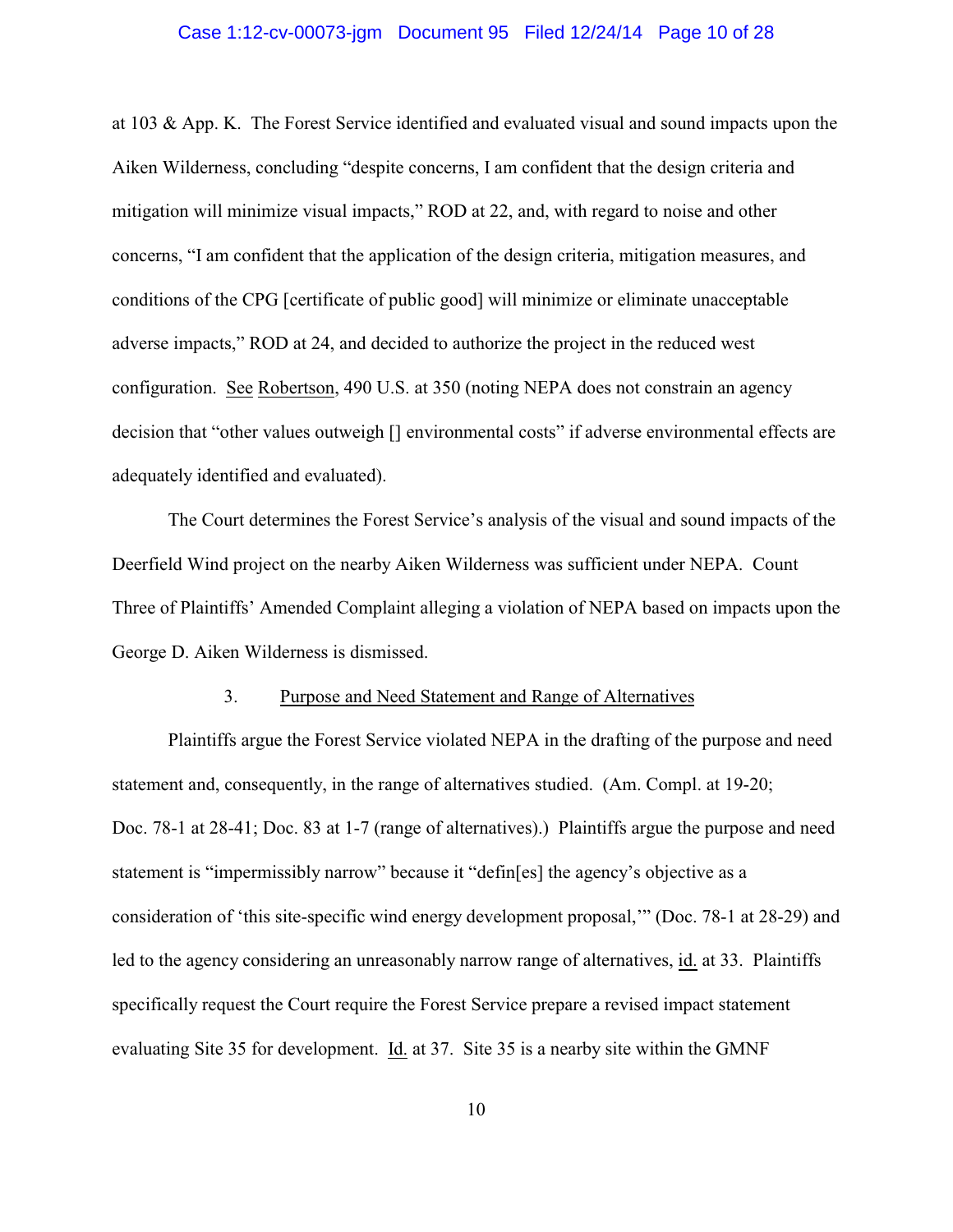#### Case 1:12-cv-00073-jgm Document 95 Filed 12/24/14 Page 11 of 28

identified in the Forest Plan as a site "potentially suitable for potential future wind energy development." FEIS at 29; see also id. at 34-35. Defendants respond the purpose and need statement is not impermissibly narrow, a reasonable range of alternatives was considered, and the decision not to consider Site 35 was not arbitrary or capricious. (Doc. 80-1 at 7-18.)

NEPA requires an EIS "briefly specify the underlying purpose and need to which the agency is responding in proposing the alternatives included in the proposed action." 40 C.F.R. § 1502.13. Plaintiffs quote the District of Columbia Circuit Court for the proposition that "an agency may not define the objectives of its action in terms so unreasonably narrow that only one alternative from among the environmentally benign ones in the agency's power would accomplish the goals of the agency's action, and the EIS would become a foreordained formality." Citizens Against Burlington, Inc. v. Busey, 938 F.2d 190, 196 (D.C. Cir. 1991) (Thomas, J.). The next sentence, however, states: "Nor may an agency frame its goals in terms so unreasonably broad that an infinite number of alternatives would accomplish those goals and the project would collapse under the weight of the possibilities." Id. When asked to review a specific plan, an "agency should take into account the needs and goals of the parties involved in the application." Id. An agency's purpose and need statement -- by which it defines its objectives -- is sufficient under NEPA and will be upheld by a Court if the statement is reasonable. Id. Among other objectives, see ROD at 11-13, the Forest Service purpose and need statement listed "independently evaluat[ing]" the applicant's "site specific wind energy development proposal" to determine "consisten[cy] with applicable federal law, policy, and the Forest Plan," id. at 11. Given that the Forest Service was presented with a specific proposal, the Court finds it reasonable that the purpose and need statement took into account the proposal of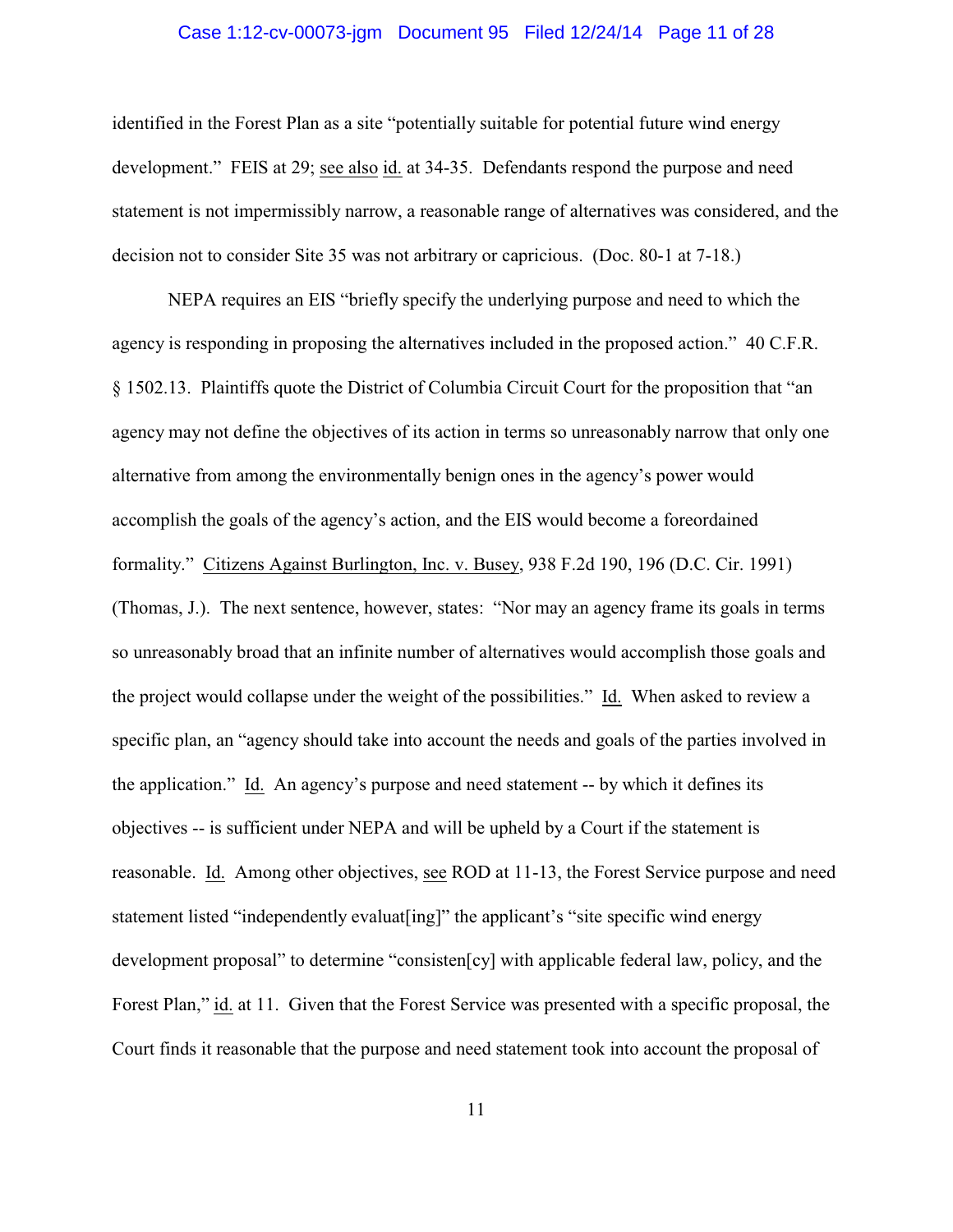#### Case 1:12-cv-00073-jgm Document 95 Filed 12/24/14 Page 12 of 28

the applicant, which included a specific site. The Forest Service's purpose and need statement is not in violation of NEPA.

NEPA requires an agency include a detailed statement on alternatives to the proposed action in the EIS. 42 U.S.C.  $\S$  4332(2)(C)(iii). The agency must "objectively evaluate all reasonable alternatives" and "briefly discuss the reasons" for eliminating an alternative from detailed study. 42 C.F.R.  $\S$  1502.14(a); see also Busey, 938 F.2d at 195 (NEPA "oblige[s] agencies to discuss only alternatives that are feasible or . . . reasonable"). "It is well-settled that under NEPA the range of alternatives that must be discussed is a matter within an agency's discretion." Friends of Ompompanoosuc v. FERC, 968 F.2d 1549, 1558 (2d Cir. 1992) (citing Vt. Yankee Nuclear Power Corp. v. Natural Res. Def. Council, Inc., 435 U.S. 519, 551-52 (1978)). Plaintiffs take issue with the breadth of alternatives considered, specifically arguing the Forest Service violated NEPA by considering only one viable action alternative, eliminating Site 35 from consideration, and failing to consider alternatives that included non-Green Mountain National Forest land. (Doc. 78-1 at 33-39.) The Court will consider each of these arguments in turn.

Plaintiffs assert only two of the four alternatives considered in detail were actually viable: the no-action alternative and alternative two, which was selected. The alternatives discussed in the EIS consisted of no action ("no action" or "alternative one"), reduced turbines on the western project site ridgeline from ten to eight for a total of fifteen turbines ("reduced west" or "alternative two"), and turbines on the eastern project site ridgeline only for a total of seven turbines ("east-side only" or "alternative three"). FEIS at 35. Because the applicant would not build the east-side only alternative three and the PSB rejected the proposed action, Plaintiffs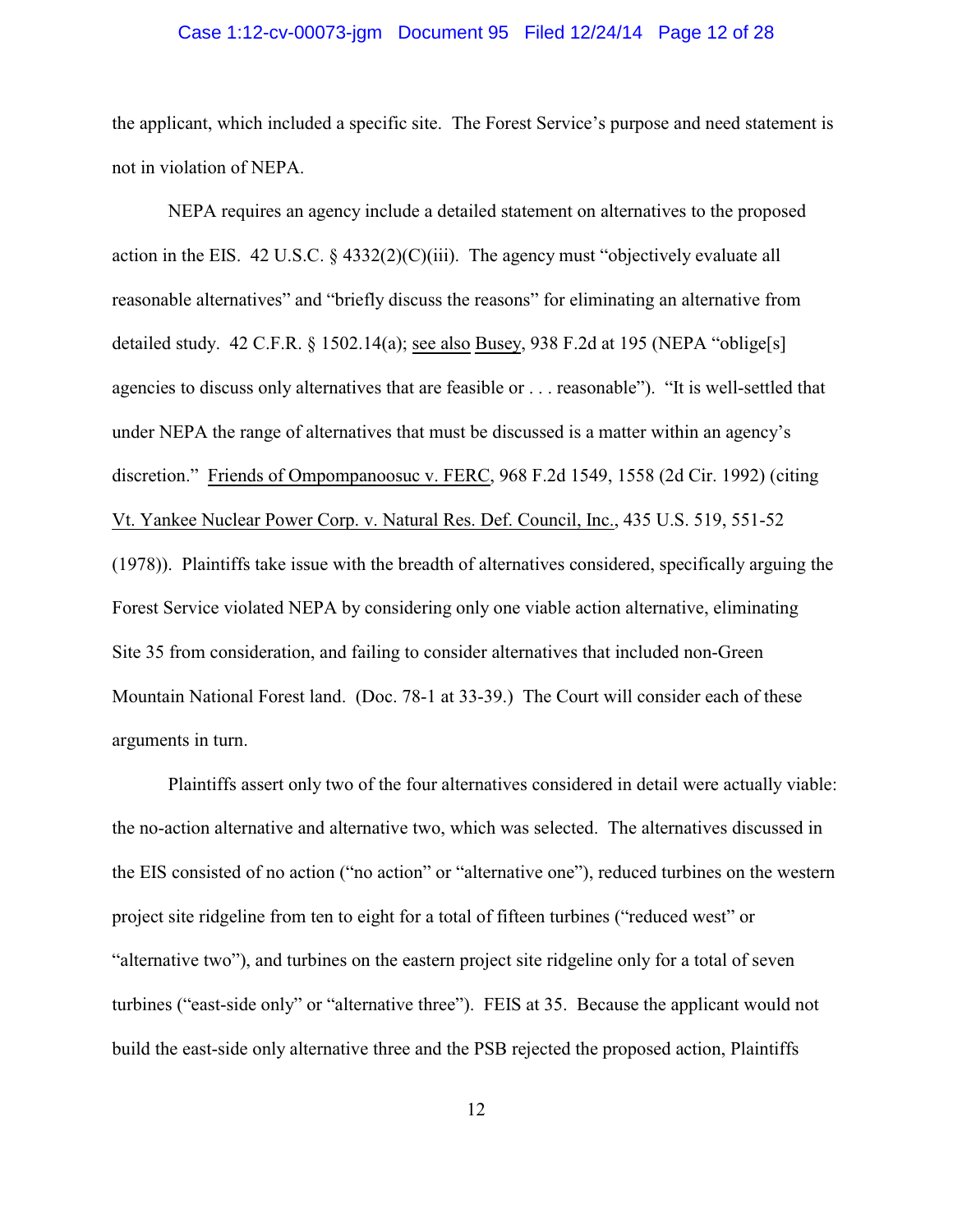#### Case 1:12-cv-00073-jgm Document 95 Filed 12/24/14 Page 13 of 28

argue only the selected reduced west alternative and no action remained viable. Plaintiffs' argument assumes the Forest Service had to select an alternative that could be developed or none at all. They cite no authority supporting that contention and the ROD specifically states, in discussing the east side only option, "[e]ven if the current Applicant would not consider constructing this smaller facility, other industry proponents . . . could become interested in building this at a later date." ROD at 26. This statement confirms that the Forest Service considered alternative three a viable alternative notwithstanding Deerfield Wind's position. The Court finds the Forest Service considered more than one "viable" action alternative<sup>8</sup> and rejects Plaintiffs' argument to the contrary.

Plaintiffs argue the Forest Service's failure to include Site 35 as an alternative was arbitrary and capricious. The FEIS describes the process undertaken to develop the final range of evaluated alternatives. FEIS at 29-35. The Forest Service concluded it would not be reasonable to consider Site 35 as an alternative because of "very similar characteristics" to the proposed action that would render detailed analysis "duplicative within the existing range of alternatives." FEIS at 35. Plaintiffs assert the "critical" difference between Site 35 and the other alternatives is distance from the Aiken Wilderness, describing it as "much farther away." (Doc. 78-1 at 36.) The distance from Site 35 to the Aiken is less than two miles further away than the alternative selected. In determining duplicity, the Forest Service considered whether Site 35 "clearly had the potential to result in substantially less overall environmental, economic, and social impacts than

<sup>&</sup>lt;sup>8</sup> The Court notes the PSB issued a final certificate of public good authorizing fifteen turbines in July 2009. See FEIS at 3. The Forest Service had been considering the proposed action -- consisting of seventeen turbines -- since 2004 and issued the DEIS in September 2008. The Court finds including the proposed action in the FEIS was not arbitrary or capricious.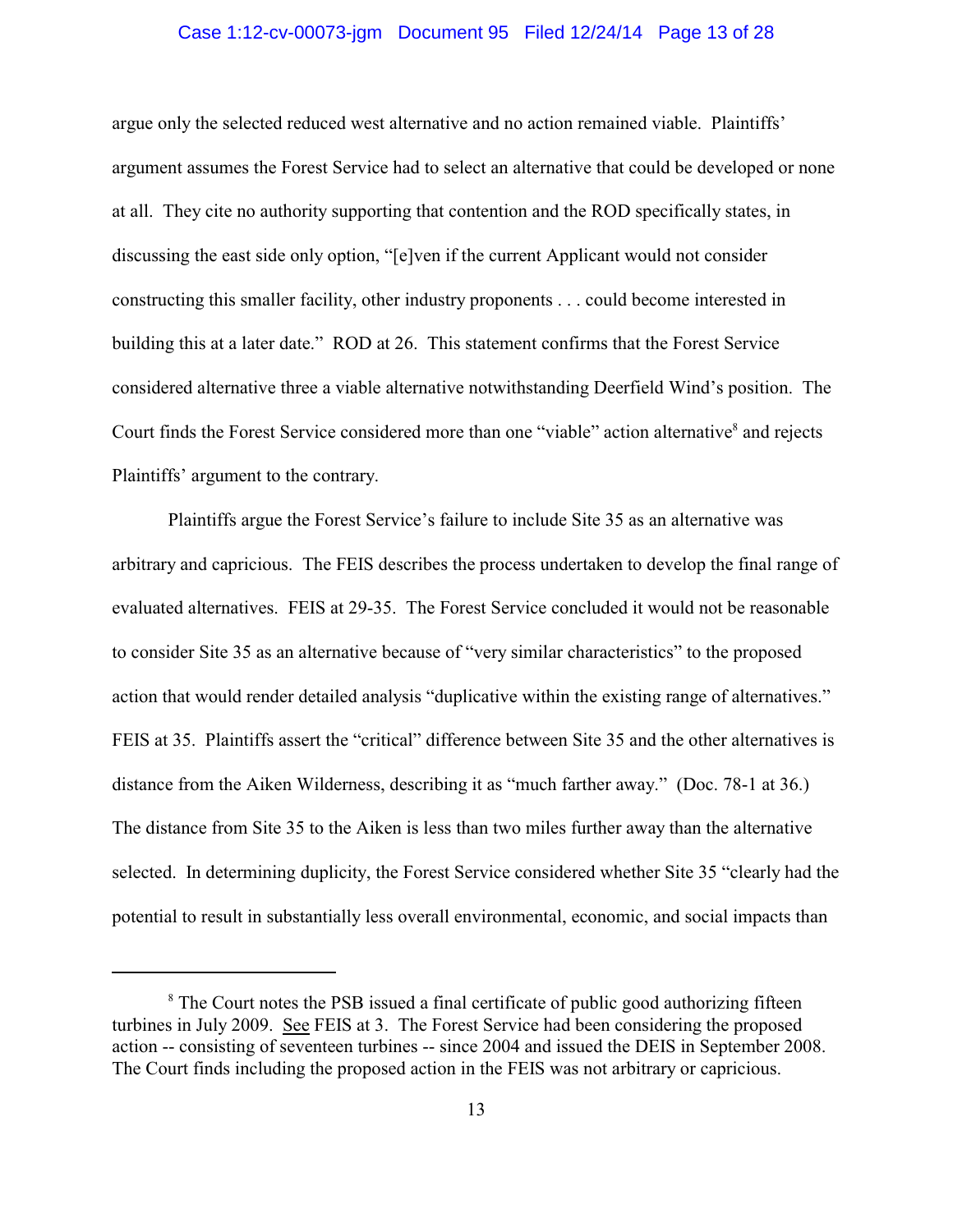#### Case 1:12-cv-00073-jgm Document 95 Filed 12/24/14 Page 14 of 28

what would be anticipated by the proposed action." FEIS App. I at 1. In a thorough discussion, the Forest Service identified no substantial differences in potential impacts between Site 35 and the proposed action. FEIS App. I at 11-15. See also Natural Res. Def. Council, 564 F.3d at 557- 58 (holding agency reasonably exercised discretion to carry forward an alternative that would displace 49 homes instead of a similar alternative that would displace 22 homes). Accordingly, the agency complied with NEPA's procedural requirement to "briefly discuss" the reasons for eliminating the potential alternative and exercised its discretion to subject the proposed action on nearby land to detailed analysis. See 40 C.F.R. § 1502.14(a). The Court finds the Forest Service's decision not to consider Site 35 as an alternative was not an abuse of discretion. See Friends of Ompompanoosuc, 968 F.2d at 1558.

Plaintiffs also argue the Forest Service's failure to include any non-Green Mountain National Forest land as an alternative was arbitrary and capricious. The Forest Service considered specific private land tracts identified by the public but declined to pursue detailed analysis of any such land as a possible alternative because that "would be beyond the scope" of the environmental impact statement. FEIS at 30-31. Because the range of alternatives that must be discussed is a matter within an agency's discretion, and the Forest Service considered and declined to include private land, the Court finds the Forest Service did not abuse its discretion. See 40 C.F.R. § 1502.14(a); Friends of Ompompanoosuc, 968 F.2d at 1558. The Court finds the range of alternatives the Forest Service subjected to detailed analysis was not arbitrary or capricious and declines to order the Forest Service to prepare a revised impact statement evaluating Site 35 for development.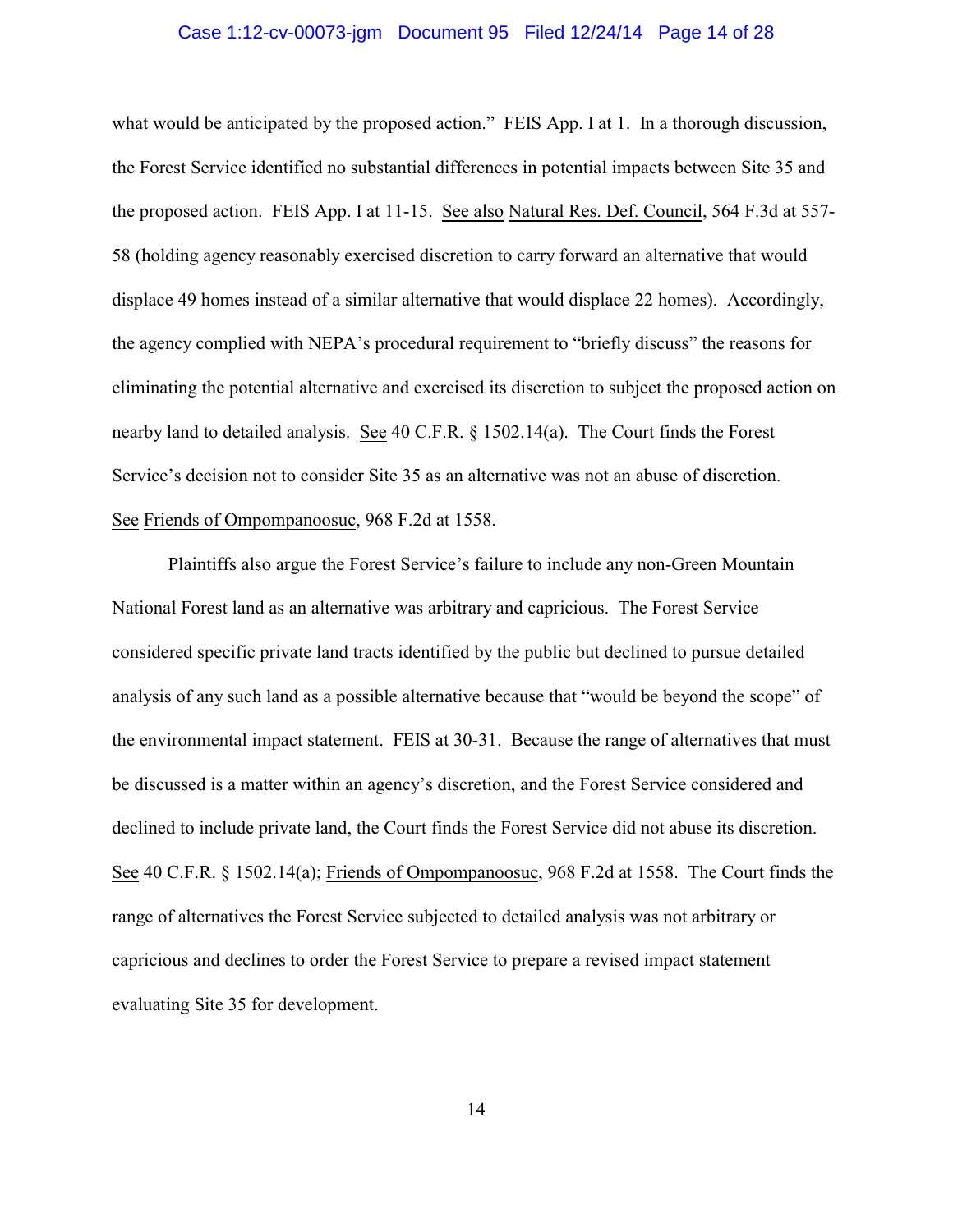#### Case 1:12-cv-00073-jgm Document 95 Filed 12/24/14 Page 15 of 28

Lastly, Plaintiffs assert the Forest Service failed to justify its non-selection of the eastside only alternative three in violation of NEPA. The information presented on each alternative in the FEIS was sufficient to permit a reasoned decision among the alternatives presented. The ROD adequately describes the Forest Service selection of alternative two -- the reduced west configuration consisting of fifteen turbines -- as well as the non-selection of alternative three. ROD at 1, 26-28. Plaintiffs point out the Forest Service's finding that alternative three was the environmentally preferable alternative and assert it was not chosen because Deerfield Wind stated it would not consider developing it. (Doc. 78-1 at 40.) Alternative three, as found above, was a viable alternative and the Forest Service's non-selection of it was sufficiently explained in the ROD. Though the Forest Service determined alternative three to be the environmentally preferred project, ROD at 28, it concluded that alternative three would "provide limited positive benefits" because it would not provide "as meaningful of a contribution toward producing emissions free energy." ROD at 27.

Accordingly, the Forest Service selected alternative two notwithstanding greater environmental impacts because it would "provide more robust beneficial impacts to address climate change issues." ROD at 28. NEPA does not require the environmentally preferred alternative be chosen, only that "the agency considered the environmental consequences of its proposed actions." Sierra Club v. U.S. Army Corps of Eng'rs, 772 F.2d 1043, 1050 (2d Cir. 1985) ("An agency . . . does not have to accord environmental concerns any more weight in the decisionmaking process than other appropriate concerns."). The FEIS and ROD demonstrate the Forest Service considered the environmental consequences of the alternatives and explained the

15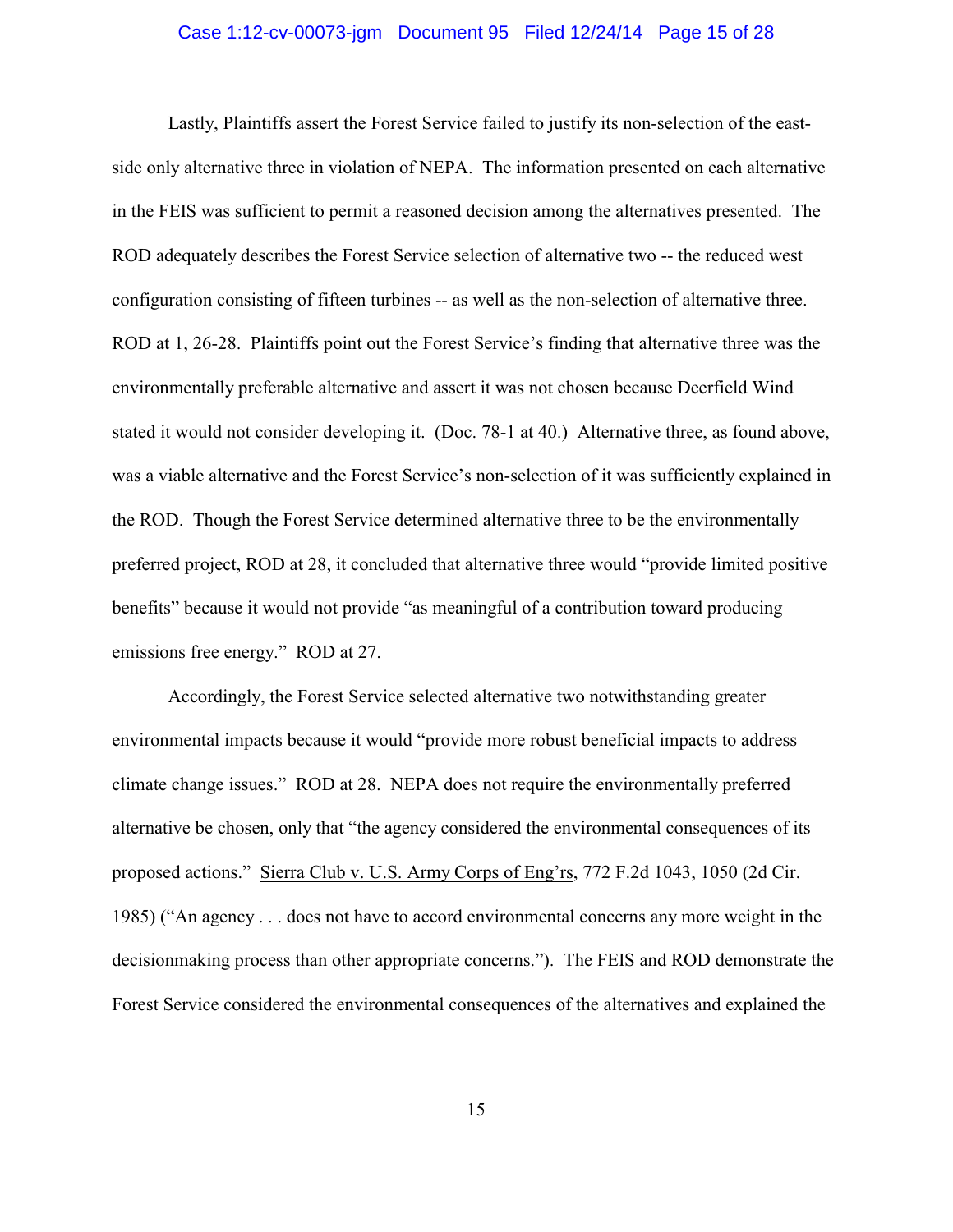# Case 1:12-cv-00073-jgm Document 95 Filed 12/24/14 Page 16 of 28

rationale for not selecting alternative three. Plaintiffs' assertion that the Forest Service failed to justify its non-selection of alternative three is rejected.

The drafting of the purpose and need statement and range of alternatives studied were not legally inadequate. Count Four of Plaintiffs' Amended Complaint alleging a violation of NEPA based on inadequate purpose and need and range of alternatives is dismissed.

### 4. Blasting Impacts

Plaintiffs allege the Forest Service violated NEPA by failing to properly analyze blasting impacts. (Am. Compl. at 21; Doc. 78-1 at 53-58; Doc. 83 at 16-18.) They assert the Forest Service failed to take a hard look at blasting impacts because it did not study the extent and specific locations of adverse impacts associated with blasting, and instead required a blasting plan be developed in the future. Defendants respond the Forest Service's analysis of blasting meets all NEPA requirements. (Doc. 80-1 at 33-36.)

As noted, an EIS "shall provide a full and fair discussion of significant environmental impacts." 40 C.F.R. § 1502.1. An EIS, however, "shall be kept concise [and shall be no longer than absolutely necessary to comply with NEPA and [the] regulations]," and impacts "shall be discussed in proportion to their significance." 40 C.F.R. § 1502.2(b)-(c).

Plaintiffs contend the Eighth Circuit's Mid States Coalition for Progress v. Surface Transportation Board, 345 F.3d 520 (8th Cir. 2003), decision supports their position because it holds: "'[w]hen the nature of the [adverse] effect is reasonably foreseeable but its extent is not . . . the agency may not simply ignore the effect.'" (Doc. 78-1 at 56 (quoting 345 F.3d at 549).) Plaintiffs assert the Forest Service ignored the effects of blasting in violation of NEPA. Id. The Mid States court, however, in analyzing an agency's treatment of increased coal consumption,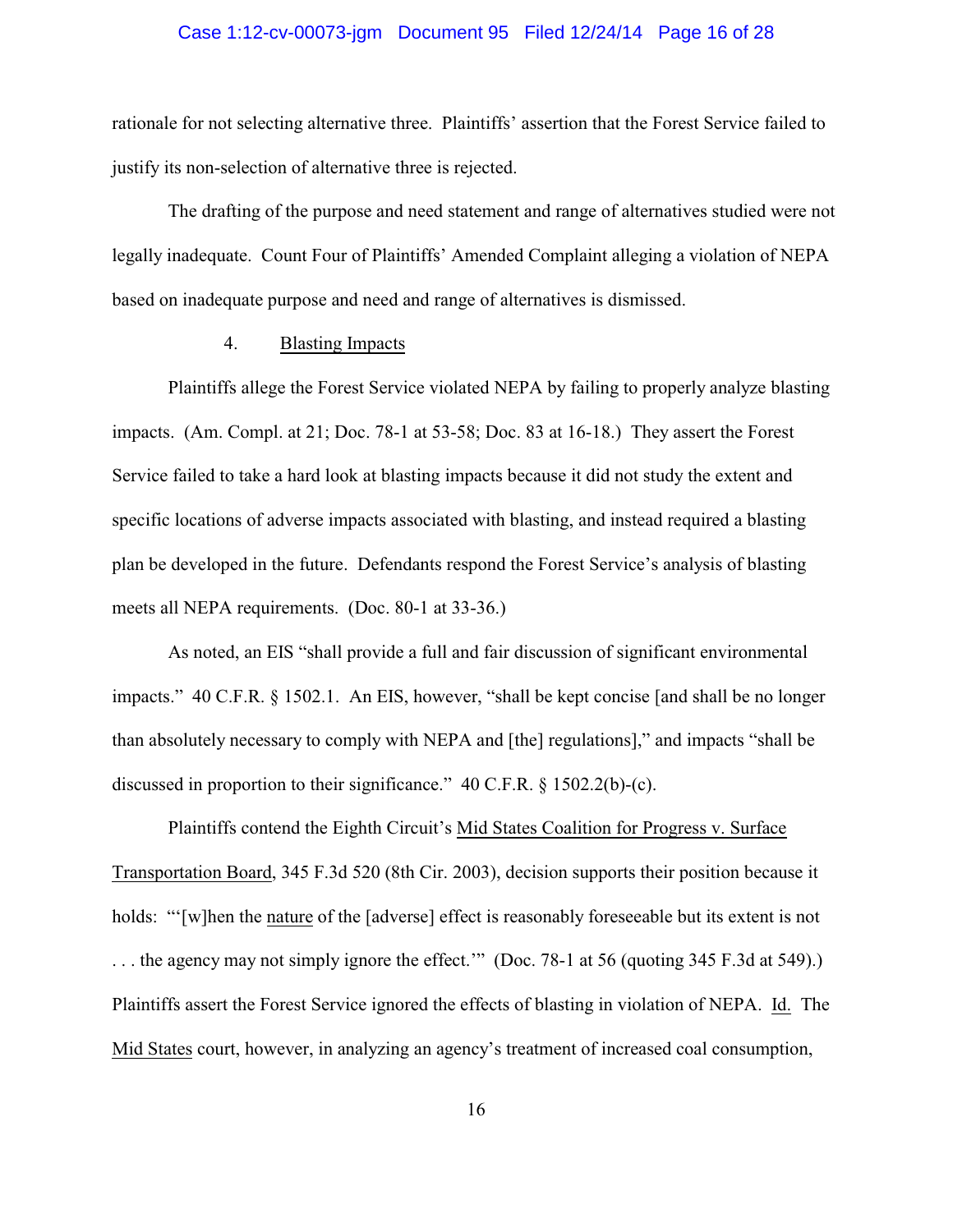#### Case 1:12-cv-00073-jgm Document 95 Filed 12/24/14 Page 17 of 28

found the agency "completely ignored the effects" of the issue in the FEIS, instead relying on the Clean Air Act Amendments to assume the conclusion "emissions will definitely fall to the mandated level." 345 F.3d at 550. The Forest Service's evaluation of the effects of blasting are distinguishable. It included blasting in the FEIS and ROD. Blasting was addressed specifically in the discussion of impacts to soil resources by the proposed action and alternatives, FEIS at 79-81, and throughout the FEIS in discussions of impacts of soil displacement, id. at 77-78, construction/construction noise, id. at 104-05, 427-28, and groundwater, id. at 186-87, as well as in discussion of cumulative impacts, id. at 117-18. Finally, the ROD details the requirements for the blasting plan that will be developed as part of the design criteria/mitigation measures to "avoid or minimize potential environmental impacts." ROD at Attachment 1-1, 1-3. This is not a case where an issue was "completely ignored" by the agency. Blasting was not identified as a stand-alone significant issue, see ROD at 14, but, as discussed, was analyzed as applicable in the discussions of other adverse impacts.

Plaintiffs state the FEIS "offers no scientific basis for the bald assurances that a contractor's blasting plan would avoid damages." (Doc. 78-1 at 56.) NEPA does not require any such assurance. The Forest Service discussed the potential impacts blasting could cause -- soil displacement and mud slides, for example, FEIS at 77 -- and will require a blasting plan as a mitigation measure to minimize potential impacts, ROD at Attachment 1-1, 1-3. The Forest Service fulfilled its obligation under NEPA to consider the environmental consequences of blasting. See Sierra Club, 772 F.2d at 1050 (noting under NEPA "a reviewing court need only find that the agency considered the environmental consequences of its proposed actions;" the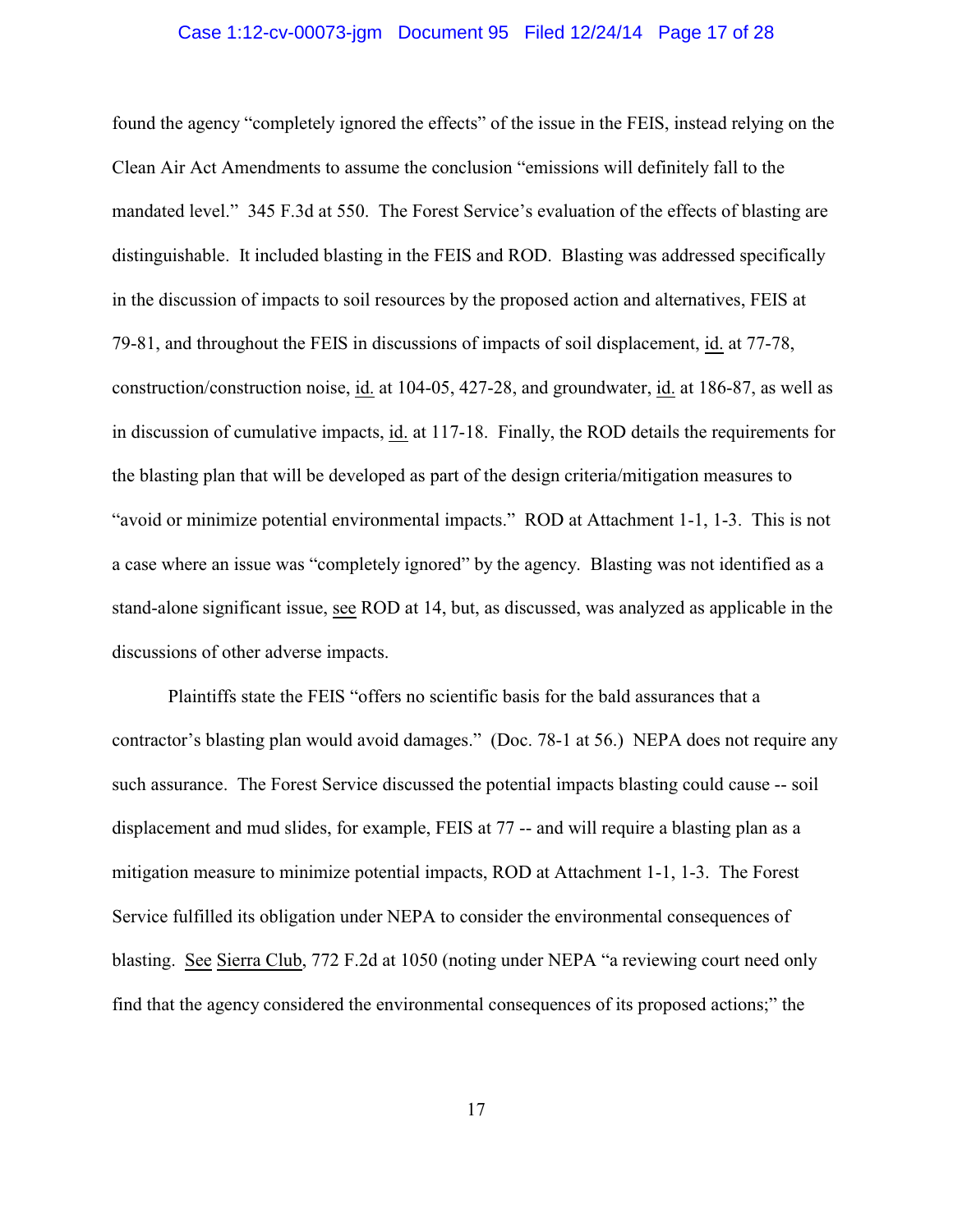#### Case 1:12-cv-00073-jgm Document 95 Filed 12/24/14 Page 18 of 28

"agency . . . does not have to accord environmental concerns any more weight in the decisionmaking process than other appropriate concerns").

The Court finds the Forest Service adequately considered and disclosed the environmental impact of potential blasting. Count Five of Plaintiffs' Amended Complaint alleging a violation of NEPA based on failure to properly study blasting impacts is dismissed.

## 5. Impacts on Bats

Plaintiffs allege the Forest Service violated NEPA by failing to conduct a supplemental environmental impact statement following the release of an increased estimate of bat deaths from white-nose syndrome. (Am. Compl. at 21-23; Doc. 78-1 at 41-47; Doc. 83 at 7-11.) Plaintiffs seek an order requiring the Forest Service to conduct further study of the potential impacts to bats because "each resulting death would be that much more devastating to the populations as a whole." (Doc. 78-1 at 48.) In their motion, they further assert the Forest Service should reexamine the FEIS estimate of bat mortality based on subsequent data from the Sheffield, Vermont wind project. (Doc. 78-1 at 47-50; Doc. 83 at 13-15.) Lastly, Plaintiffs assert the Forest Service's initial analysis of bat mortality contained in the FEIS was inadequate because it failed to use methods other than acoustic testing to identify bat species present in the area. (Doc. 78-1 at 51-53.) Defendants respond the Forest Service's analysis of bat fatalities satisfies NEPA. (Doc. 80-1 at 19-33.) Further, they assert Plaintiffs have not met their burden to show a supplemental EIS is required. Id. at 23-33.

An agency is required to prepare a supplement to an FEIS if "[t]here are significant new circumstances or information relevant to environmental concerns and bearing on the proposed action or its impacts." 40 C.F.R. § 1502.9(c)(1)(ii). This requirement, however, is limited: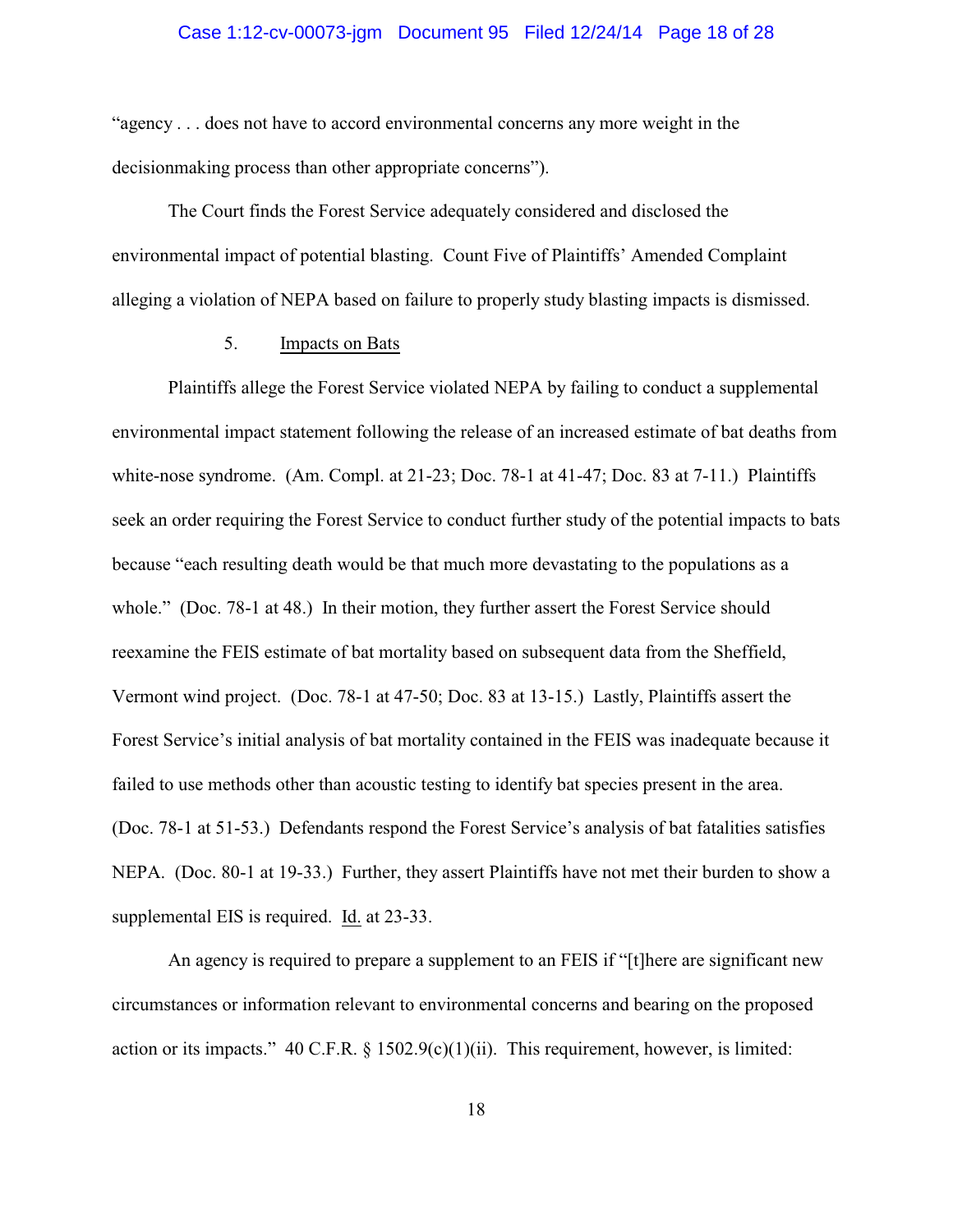#### Case 1:12-cv-00073-jgm Document 95 Filed 12/24/14 Page 19 of 28

"[A]n agency need not supplement an EIS every time new information comes to light after the EIS is finalized," because to "require otherwise would render agency decisionmaking intractable, always awaiting updated information only to find the new information outdated by the time a decision is made." Marsh v. Or. Natural Res. Council, 490 U.S. 360, 373 (1989). An agency decision not to prepare a supplement is given deference provided the decision is not arbitrary or capricious. Id. at 377.

The FEIS was issued in December 2011 and the ROD on January 3, 2012. Plaintiffs assert a January 17, 2012 United States Fish & Wildlife Service (USFWS) new estimate of bat mortality from white-nose syndrome represents a changed circumstance requiring "further review by the agency." (Doc. 78-1 at 44.) On June 8, 2012, Forest Supervisor Madrid issued a Supplemental Information Report (SIR) for the Deerfield Wind Project FEIS and ROD reviewing new information regarding bat mortality estimates caused by white-nose syndrome. The SIR noted the 2009 estimate the FEIS cited estimated total mortality from white-nose syndrome (WNS) in the Northeast exceeded one million and acknowledged the new USFWS estimate of 5.7 to 6.7 million bat deaths "across the entire WNS-affected portions of North America." SIR (June 2012) at 2. Madrid "carefully considered the new information" and found "no change in the effects specific to bats as they have been documented in the Deerfield Wind Project FEIS" concluding "the existing environmental analysis is adequate to support" the ROD and "a correction, supplement, or revision to the FEIS is not necessary." SIR (June 2012) at 4. The FEIS recognized bat populations "are experiencing unprecedented mortality" due to WNS, FEIS at 295, and considered and analyzed the potential impacts to bats of the proposed project and alternatives through that lens. See FEIS at 295-332. The analysis was not dependent on the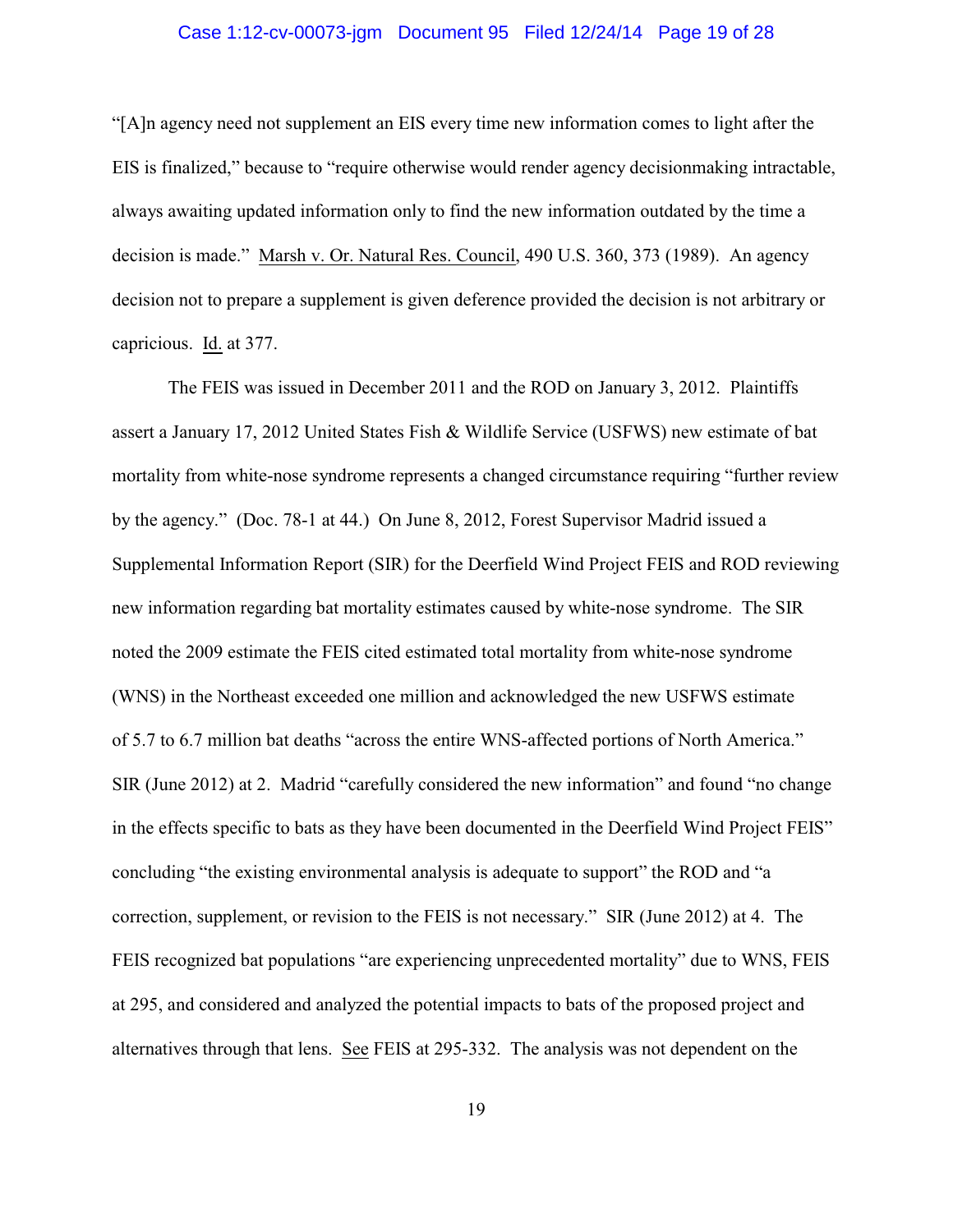#### Case 1:12-cv-00073-jgm Document 95 Filed 12/24/14 Page 20 of 28

estimated mortality figure of one million bats available in 2009. The Forest Service, through the SIR, acknowledged and considered the increased estimate and determined it did not render the existing analysis of potential impacts inadequate. In light of the thorough analysis of the potential impacts to bats from the proposed project contained in the FEIS, and the findings of the SIR, the Court determines the Forest Service conclusion that further study or a revised, or supplemented, final EIS was not warranted was not an abuse of discretion, arbitrary, or capricious. The Court declines to order the Forest Service to prepare a revised impact statement evaluating increased bat mortality from white-nose syndrome.

Plaintiffs also argue the Forest Service should reexamine the FEIS estimate of bat mortality from the proposed project based on subsequent data from the Sheffield, Vermont wind project. The September 30, 2013 Amended Complaint does not allege the FEIS is inadequate or must be supplemented based on the 2012 estimated data from the Sheffield project. Nonetheless, the Court notes Forest Supervisor Madrid considered the Sheffield data in a SIR issued July 23, 2013, reviewing new information regarding proposed changes to turbine blade length. SIR (July 2013). The SIR noted the higher annual mortality per turbine in the Sheffield study as "substantially higher than the estimate derived for the Deerfield facility in the FEIS." SIR (July 2013) at 17. The Forest Service considered the data, determined the one year data at Sheffield "does not predict or imply that bat mortality would be of a similar magnitude at the proposed Deerfield Wind Project," and concluded a supplemental EIS was not warranted. SIR (July 2013) at 17-18. The Court finds this conclusion was not arbitrary or capricious.

Lastly, Plaintiffs argue the Forest Service's initial analysis of bat mortality contained in the FEIS was inadequate because it did not determine with "any reasonable degree of certainty"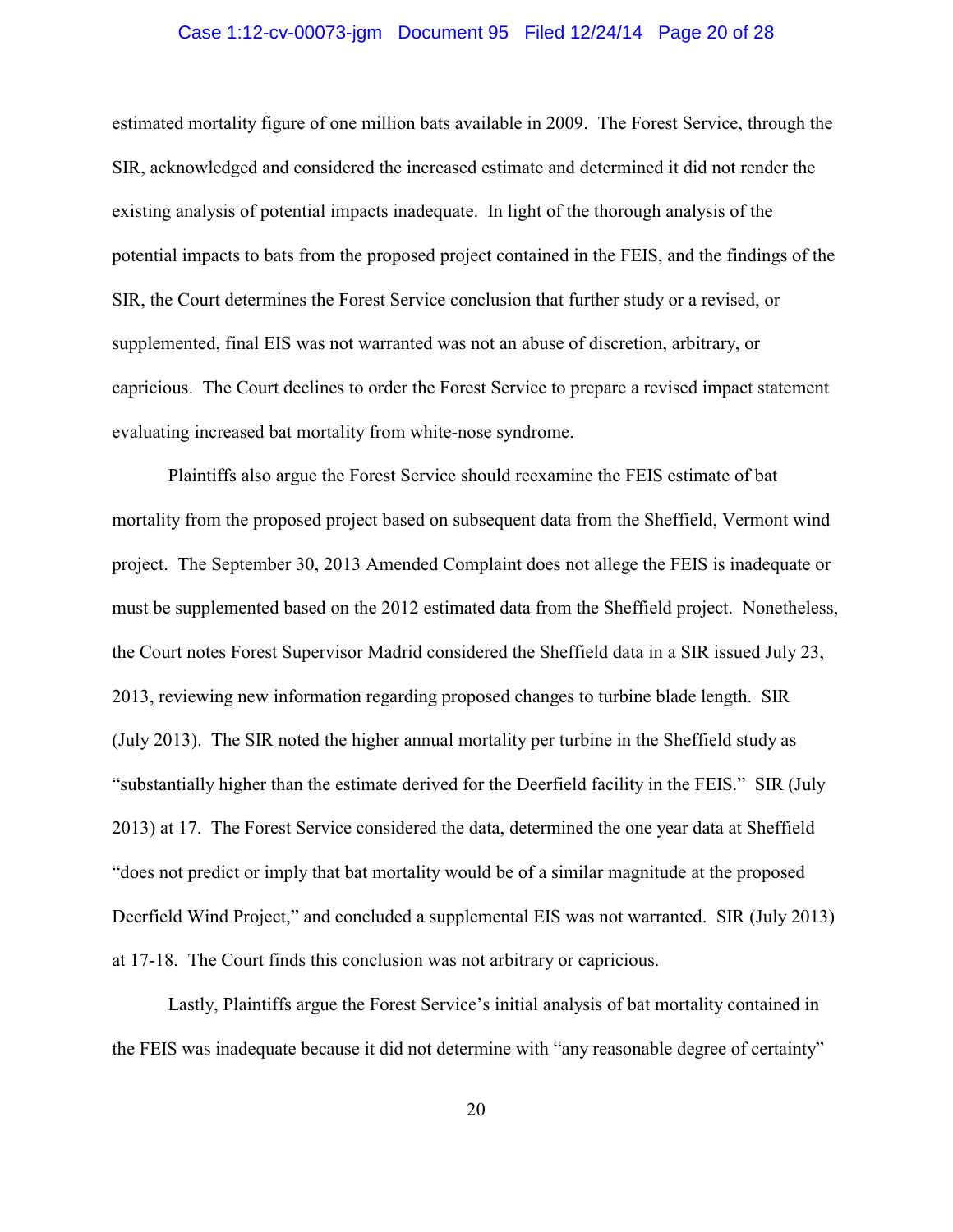#### Case 1:12-cv-00073-jgm Document 95 Filed 12/24/14 Page 21 of 28

which bat species occupy the project area (Doc. 78-1 at 51), and "likely underestimated" the number of migratory bats that would be affected. Id. at 52. Plaintiffs assert the Forest Service should have used infrared imaging or other night-vision testing in addition to acoustic testing. Id. As noted above, the FEIS contained a thorough analysis of the potential impacts to bats from the proposed project. An agency choice of methodology is entitled to deference provided it is not arbitrary or without foundation. Senville v. Peters, 327 F. Supp. 2d 335, 354 n.16 (D. Vt. 2004) (citing Friends of Boundary Waters Wilderness v. Dombeck, 164 F.3d 1115, 1130 (8th Cir. 1999)). The Forest Service use of acoustic testing rather than other methods such as infrared to identify bat species present in the area was not an abuse of discretion. The Court rejects Plaintiffs' argument that the Forest Service's initial analysis of bat mortality contained in the FEIS was inadequate.

Count Six of Plaintiffs' Amended Complaint alleging a violation of NEPA based on failure to properly consider impacts on bats is dismissed.

#### B. Wilderness Act

The Wilderness Act, 16 U.S.C. §§ 1131-1136, requires designated wilderness areas be administered to leave them unimpaired for future use and enjoyment and to preserve their wilderness character. The Act specifically directs an agency administering a wilderness area "shall be responsible for preserving the wilderness character of the area and shall so administer such area for such other purposes for which it may have been established as also to preserve its wilderness character." 16 U.S.C. § 1133(b). The Wilderness Act explicitly states: "[n]othing in [the Act] shall be deemed to be in interference with the purpose for which national forests are established." 16 U.S.C. § 1133(a)(1).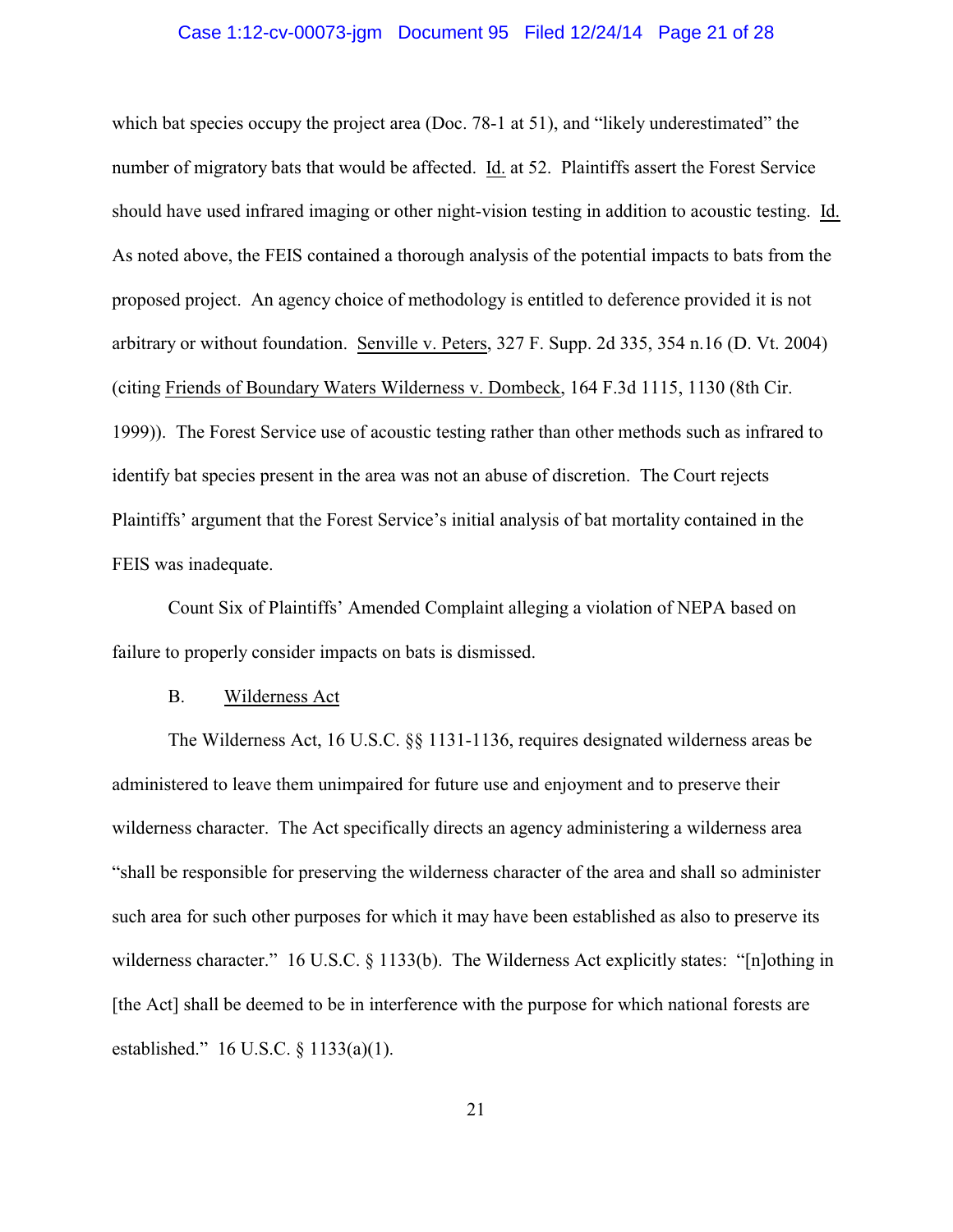#### Case 1:12-cv-00073-jgm Document 95 Filed 12/24/14 Page 22 of 28

While the Second Circuit has not considered the extent to which the Wilderness Act applies to limit agency action outside wilderness areas, the parties point the Court to a decision of the District Court for the District of Minnesota, Izaak Walton League of Am. v. Kimbell, 516 F. Supp. 2d 982 (D. Minn. 2007). The Izaak Walton League court noted "a per se ban on all agency activity having some impact on the adjoining [] wilderness area would substantially impede [agency] administration of wilderness areas, and could serve to expand the wilderness boundaries beyond the area established by Congress." Id. at 989. An agency "must take into account the fact that, at some point, the wilderness stops and civilization begins." Id. Accordingly, the "key question" in deciding whether agency action violates the Wilderness Act is whether that action degrades the wilderness character of a designated wilderness area. Id. Factors to consider are: the nature of the agency activity, the existing character of the wilderness area, and the extent to which the essential, natural characteristics of the wilderness area are changed by the agency activity. Id.

Plaintiffs argue allowing the siting of an industrial facility so close to the George D. Aiken Wilderness would destroy or significantly degrade the wilderness characteristics of it. (Doc. 78-1 at 5-23, Doc. 83 at 18-26.) Count One of the Amended Complaint alleges issuance of a special use permit to Deerfield Wind, LLC and construction of the Deerfield Wind Project would violate the Wilderness Act. See Am. Compl. (Count 1). Plaintiffs base their argument primarily on the visual and noise impacts of the wind facility on the Aiken. Defendants respond the Deerfield Wind Project does not violate the Wilderness Act because the effects of the project will not impermissibly degrade the wilderness characteristics of the Aiken Wilderness. (Doc. 80- 1 at 36-51.)

22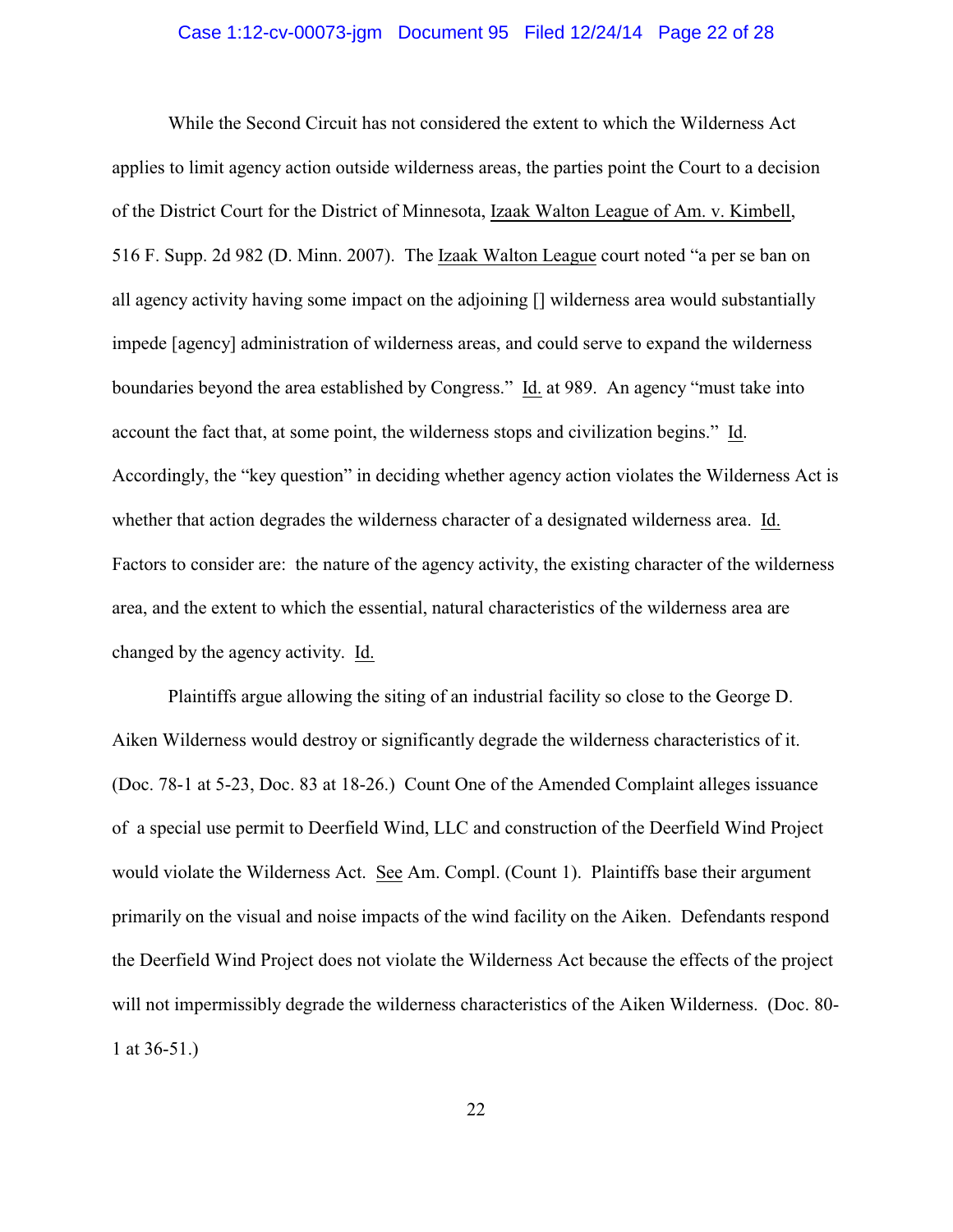# Case 1:12-cv-00073-jgm Document 95 Filed 12/24/14 Page 23 of 28

Congress designated the George D. Aiken Wilderness Area a wilderness area in 1984 in the Vermont Wilderness Act. Pub. L. No. 98-322, 98 Stat. 253 (1984). The Aiken Wilderness is approximately 5,060 acres of land in the Green Mountain National Forest, id., and is situated in the town of Woodford, approximately 1.5 miles west of the western ridge of the proposed project site at the closest point, FEIS at  $112.9$  The middle of the Aiken would be approximately three miles from the closest proposed turbine. FEIS at 113. Forest Supervisor Madrid concludes in the ROD "no undue adverse impacts from Project activities [are] expected to the wilderness character or to the experience of those using the wilderness resource." ROD at 33.

As noted above, the ROD and FEIS demonstrate the Forest Service considered noise and visual resource impacts to the George D. Aiken Wilderness. See ROD at 21-22, 24; FEIS at 27, 96-151. The FEIS specifically discusses potential visibility of the proposed project from within and assesses the visual impacts to four general areas of the Aiken. FEIS at 149-51. The Forest Service notes the existing Searsburg facility turbines can be seen from many places where the proposed turbines would be seen and the turbines "would be seen at distances ranging from about 1.5 miles at the closest point to over 5 miles away from western portions of the Wilderness." FEIS at 151. The FEIS concludes "overall visibility, even in the winter months, would be limited." Id. In analyzing visual impacts of alternative two compared to the proposed action, the FEIS notes differences in views from the Aiken would be minor "since views are extremely

<sup>&</sup>lt;sup>9</sup> Plaintiffs quibble with this measurement, asserting "according to the FEIS, the actual distance is 'approximately 1.3 miles.'" (Doc. 83 at 18 (quoting FEIS at 148).) The entirety of the sentence quoted by Plaintiffs states: "From Forest Road 74, the ridge proposed for the Western Project site is approximately 1.3 miles away at its closest point." FEIS at 148. Forest Road 74 is a designated snowmobile trail that hikers and snowshoers occasionally use to access the Aiken which is outside the eastern border of the Aiken. Id. at 112, 148.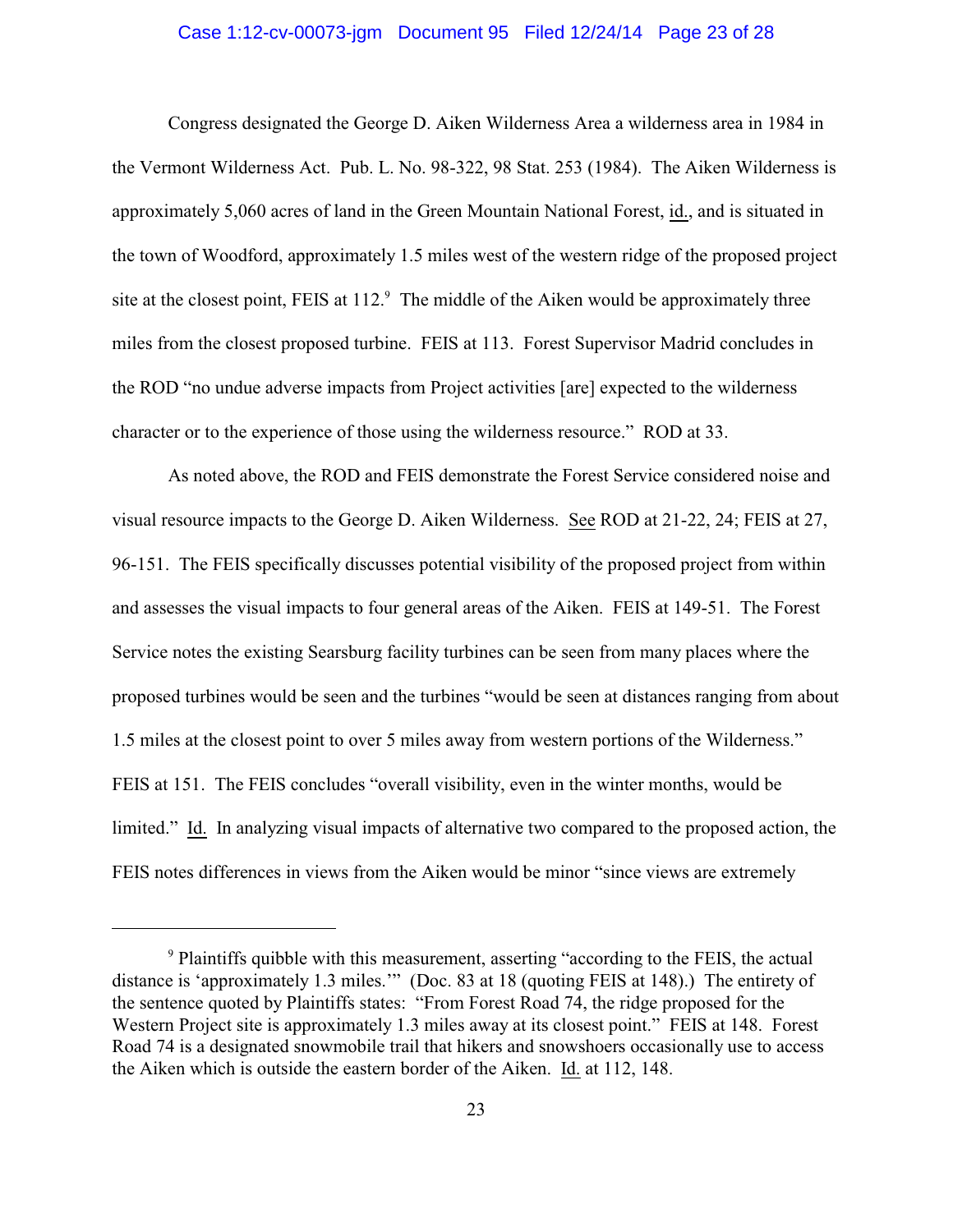#### Case 1:12-cv-00073-jgm Document 95 Filed 12/24/14 Page 24 of 28

limited in any case." Id. at 161. The Court finds the Forest Service analyzed the potential for visual impacts to the Aiken and its conclusions regarding limited potential impacts to the Aiken are not arbitrary or capricious, are in keeping with the goals of the Forest Plan, id. at 6, and will not impermissibly degrade the wilderness characteristics of the George D. Aiken wilderness.<sup>10</sup>

The ROD and FEIS also address potential noise impacts of the proposed project generally and to the Aiken Wilderness. See ROD at 24; FEIS at 96-118. The Forest Service provides a "noise primer" as an appendix to the FEIS to assist the reader in understanding specialized terms used in noise monitoring and assessment. See FEIS App. B. Sound is measured in decibels (dB). FEIS at 97. For comparison purposes, commonly experienced sound levels include 50 dB for a quiet office setting, 60 dB for conversational speech, 75 dB in a vehicle traveling 65 miles per hour with the windows up, and 90 dB for a heavy truck at fifty feet. Id. Because sound changes over time, it is often measured as an average. Id. The Forest Service includes a table summarizing various organizations' standards or guidelines regarding noise limits which range from 40 dB to 70 dB. FEIS at 100 (Table 3.4-2). The Environmental Protection Agency (EPA)

<sup>&</sup>lt;sup>10</sup> In their motion, Plaintiffs make a passing reference to the night lighting of the turbines, asserting the "FEIS contains no discussion at all of the visual impact from within the Aiken of the seven blinking red lights on the turbines during nighttime hours." (Doc. 78-1 at 15.) The FEIS details night lighting of the turbines, FEIS at 14-15, and determines nighttime use of the Aiken could occur during the late fall and winter -- when views of the project are more likely - but "camping would likely take place on flatter slopes where visibility of Project lights would be difficult." FEIS at 151. The FEIS notes the FAA obstruction warning lighting is "designed to be visible to aircraft but not to light up the general area;" it does not create or contribute to skyglow or interfere with star-gazing. FEIS at 153, 159. Additionally, the lighting will be kept to the minimum required by the FAA, FEIS at 159, and a SIR reviewing new information regarding night lighting explains new radar-activated FAA obstruction lighting technology -- resulting in no change or less environmental effects -- will replace the traditional lighting system at construction or within six months of FAA approval. SIR (April 2012) at 1-2. Accordingly, the Court rejects Plaintiffs' assertion that the Forest Service failed to assess the visual impact of night lighting of the project to the Aiken Wilderness.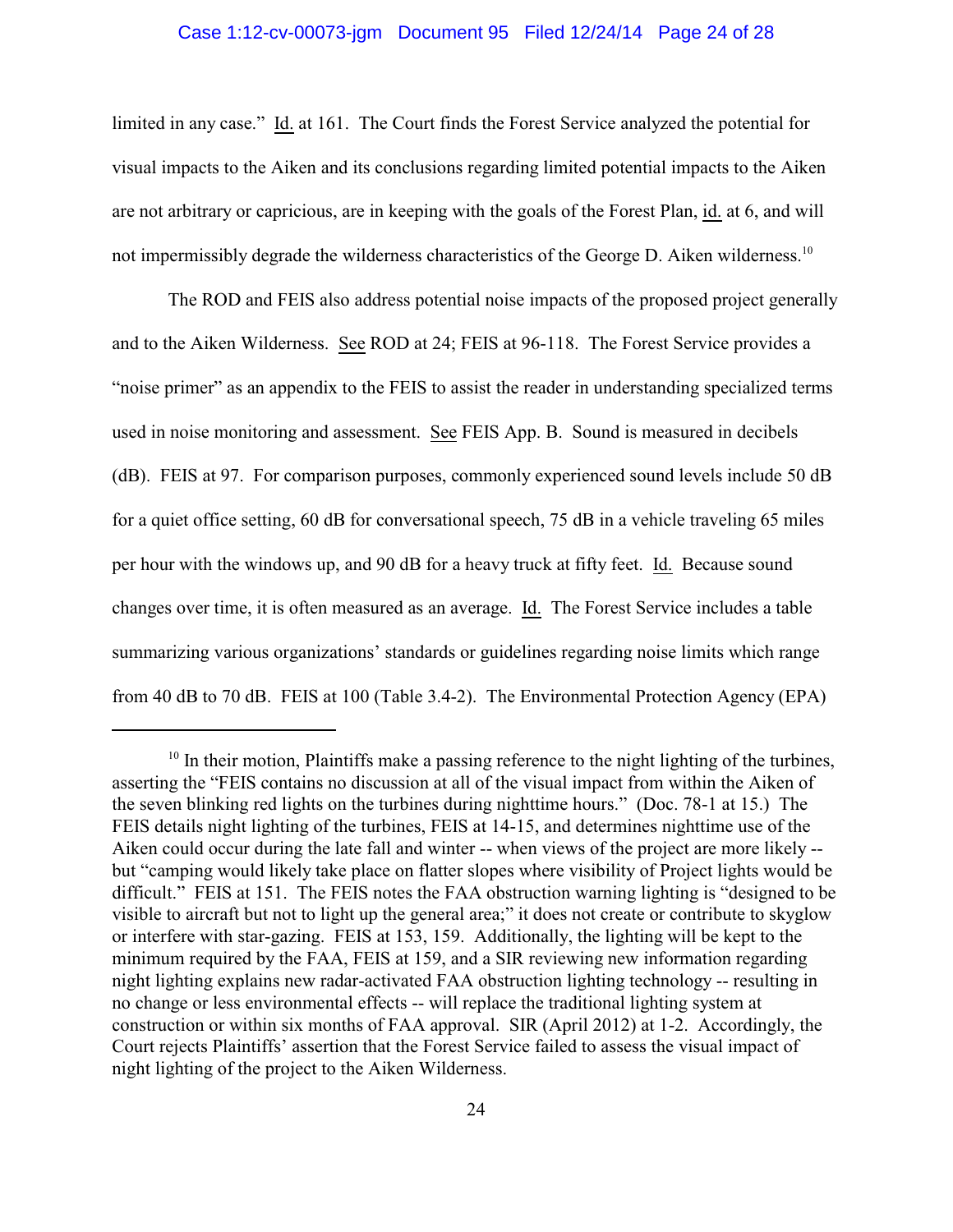#### Case 1:12-cv-00073-jgm Document 95 Filed 12/24/14 Page 25 of 28

standard sound level to "protect public health and welfare with an adequate margin of safety" is 55 dB and the World Health Organization (WHO) guideline for community noise to protect against sleep disturbance at night is 45 dB. Id. The Forest Service analysis adopted a standard of 45 dB weighted average over an hour for project noise. FEIS at 100.

The FEIS specifically discusses background sound levels and noise modeling at the closest boundary of the Aiken to the proposed project site. FEIS at 101-03, 112-13. The average background noise at the closest edge of the Aiken was measured at 45 dB during the day and 39 dB at night over the time the monitoring occurred. FEIS at 103 (Table 3.4-3). The median levels were determined to be 33 dB during the day and 29 dB at night, id., and over a twenty-four hour period, the existing average sound level was 25 dB, FEIS at 112, see also FEIS Figure 3.4-3. The existing Searsburg facility turbines and state highway Route 9 -- 2.1 miles from the center of the Aiken -- contribute to the background noise. FEIS at 103, 113. The monitoring occurred prior to snowmobile season, however, when noise levels would be expected to increase due to snowmobile traffic on Forest Road 74. FEIS 101, 112.

Noise modeling was conducted using the maximum rated sound levels of the seventeen proposed turbines and excluded existing forest cover to present conservative worst-case conditions. FEIS at 107-08. The Forest Service determined the project-related noise from the proposed action would be 29 dB at the boundary of the Aiken, an increase of 4 dB over the conservative 25 dB existing sound level. FEIS at 112. In analyzing alternative two -- reduced west -- the FEIS notes an increase of 7 dB in sound levels from existing conditions and for the no action alternative, a total of 31-32 dB in project-related noise. FEIS at 116; FEIS Figure 3.4-3. In July 2013, the Forest Service issued a SIR reviewing new information about a proposed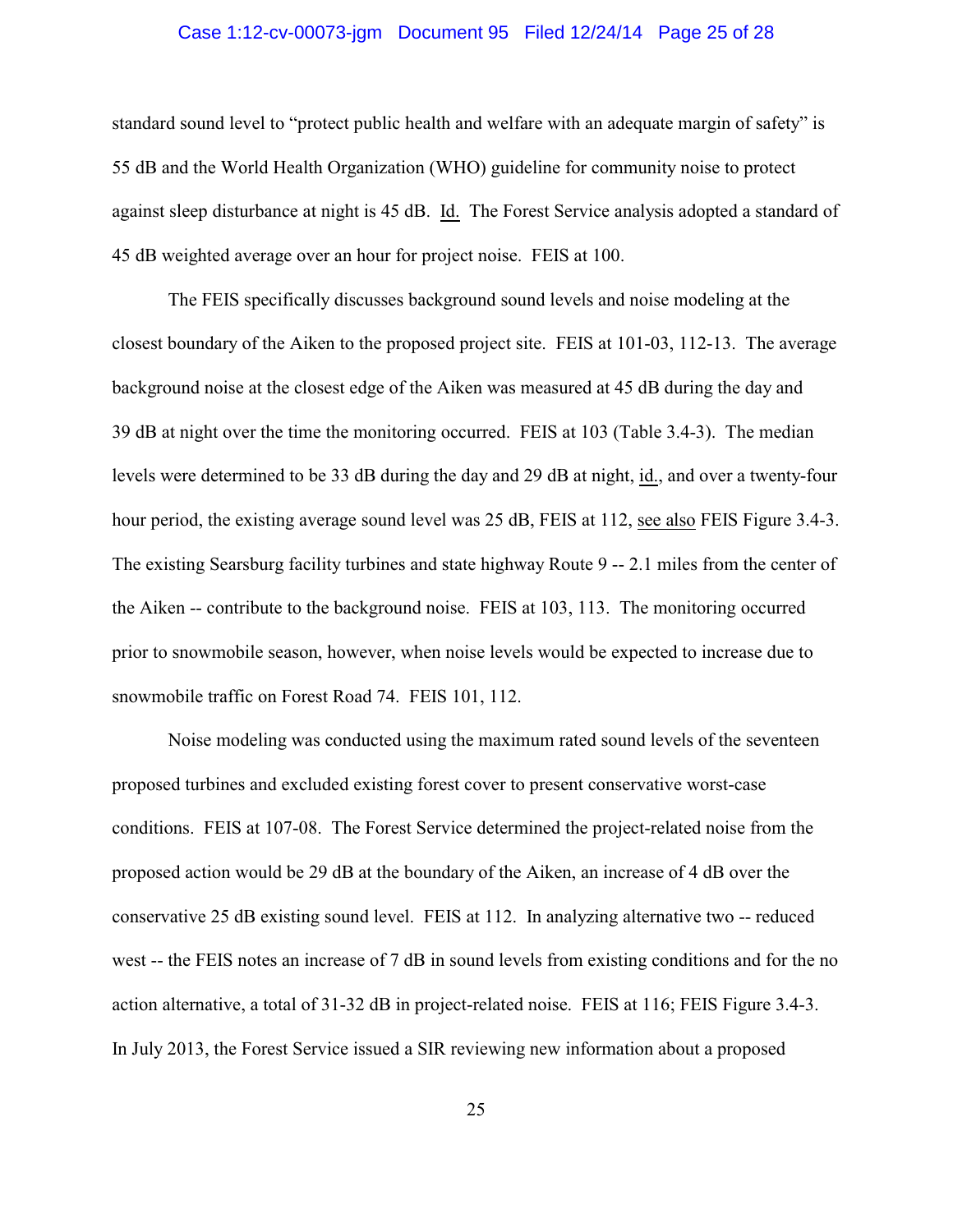#### Case 1:12-cv-00073-jgm Document 95 Filed 12/24/14 Page 26 of 28

turbine blade length change. See AR 18F.00061-18F.00090. The SIR reviewed updated noise modeling based on the proposed change to larger turbines on the western ridge of the project site and determined the sound level would not change at the boundary of the Aiken. SIR (July 2013) at 7, 12. The SIR concluded noise levels at all monitoring sites would remain below the acceptable noise standard threshold of 45 dB for the project. SIR (July 2013) at 9.

Plaintiffs assert Forest Service authorization of the Deerfield Wind project violates the Wilderness Act because the noise impacts will degrade the wilderness characteristics of the Aiken. They argue that if the "mechanical sound" of turbines can be heard within the wilderness, "it will no longer be a wilderness." (Doc. 78-1 at 18.) They also take issue with the siting of the noise monitoring station on the boundary instead of "within the Aiken Wilderness itself." (Doc. 83 at 25.) Because the center of the Aiken Wilderness is closer to a state highway than to the proposed project site and a snowmobile trail is located near its eastern border, the Aiken is currently subject to mechanical sounds and was subject to traffic noise when the area was designated a wilderness in 1984. As Plaintiffs note, the monitoring station was located on the eastern edge of the wilderness. If the Forest Service had placed monitoring stations inside the Aiken, it may be in violation of the Wilderness Act's prohibition against any "structure or installation within [a wilderness] area." See 16 U.S.C. § 1133(c). Indeed, Plaintiffs opined § 1133(c) "almost always means that the Forest Service cannot build, or even maintain, any structure, no matter how insubstantial, within a Wilderness Area." (Doc. 83 at 22 (citing cases).) Accordingly, the Court declines to fault the Forest Service for the siting of the monitoring stations on the edge of the Aiken.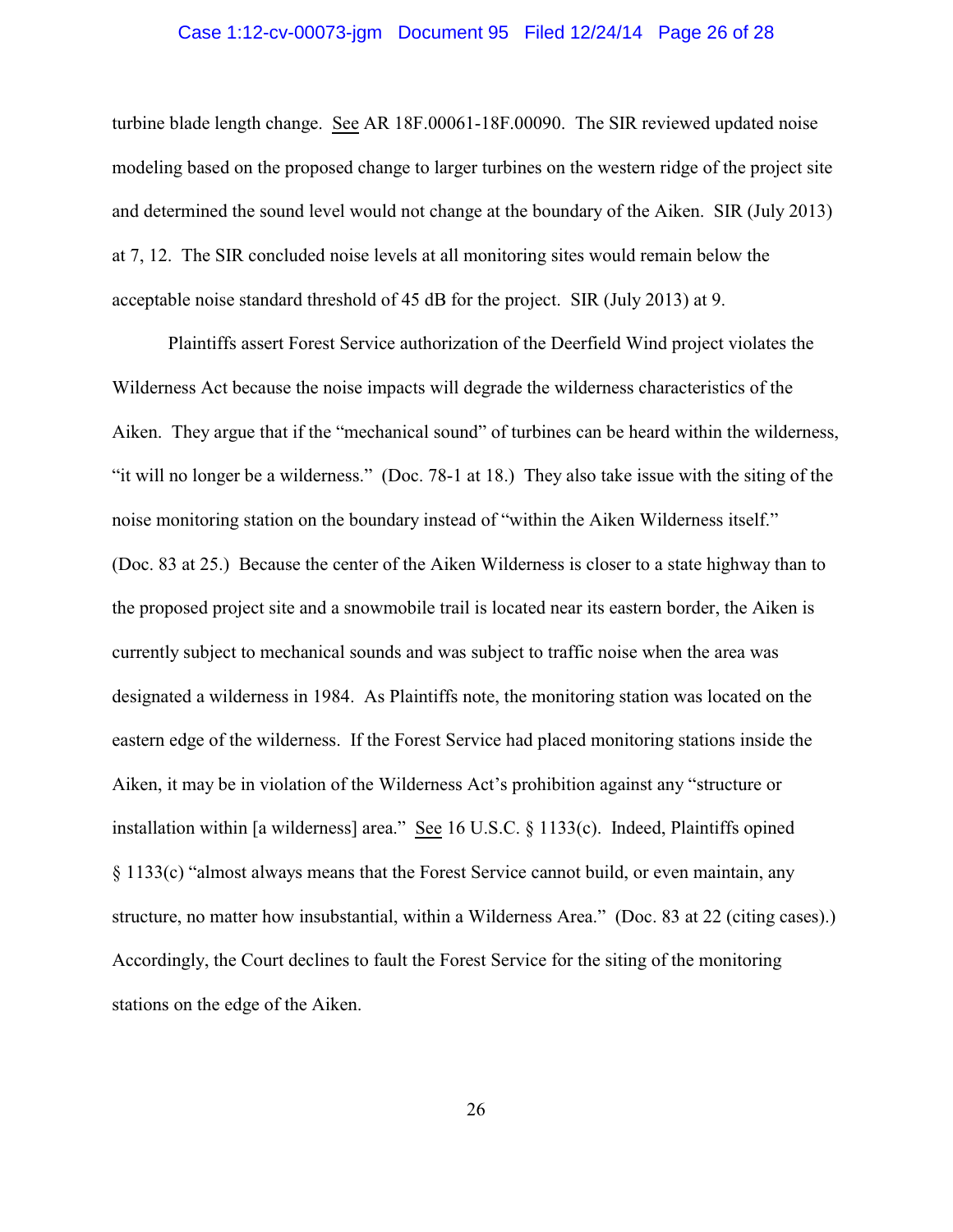#### Case 1:12-cv-00073-jgm Document 95 Filed 12/24/14 Page 27 of 28

To put the noise levels into perspective, the highest modeled total project related noise level at the boundary of the George D. Aiken Wilderness of 32 dB for the selected alternative project is approximately the median measured existing background noise at the Aiken of 33 dB. The 32 dB noise level is lower than the project standard of 45 dB and the average daytime background noise at the Aiken -- also 45 dB. Though the type of noise may be "more constant, more frequent, or of a different quality," Izaak Walton, 516 F. Supp. 2d at 990, given the proximity of Route 9 -- and the presence of snowmobiles during the winter season -- the Court finds a noise level of 32 dB -- almost half the decibel level of a conversation -- is not degrading to the wilderness characteristics of the George D. Aiken Wilderness.

Courts have "'accept[ed] the legislative history of the [Wilderness Act] as indicating its terms should not be interpreted as a general curtailment of agency discretion in the normal dayby-day administration of the national forests.'" Wyoming v. U.S. Dep't of Agric., 661 F.3d at 1235 n.20 (quoting Parker v. United States, 448 F.2d 793, 797 (10th Cir. 1971)). The FEIS and ROD demonstrate the Forest Service thoroughly considered the effect of the Deerfield Wind project on the Aiken Wilderness, concluding the project would not cause undue adverse impacts and therefore would not impermissibly degrade its wilderness characteristics. See ROD at 33. Plaintiffs have not demonstrated the Forest Service's analysis or conclusion was arbitrary or capricious.

Count One of Plaintiffs' Amended Complaint alleging a violation of the Wilderness Act based on proximity to the George D. Aiken Wilderness is dismissed.